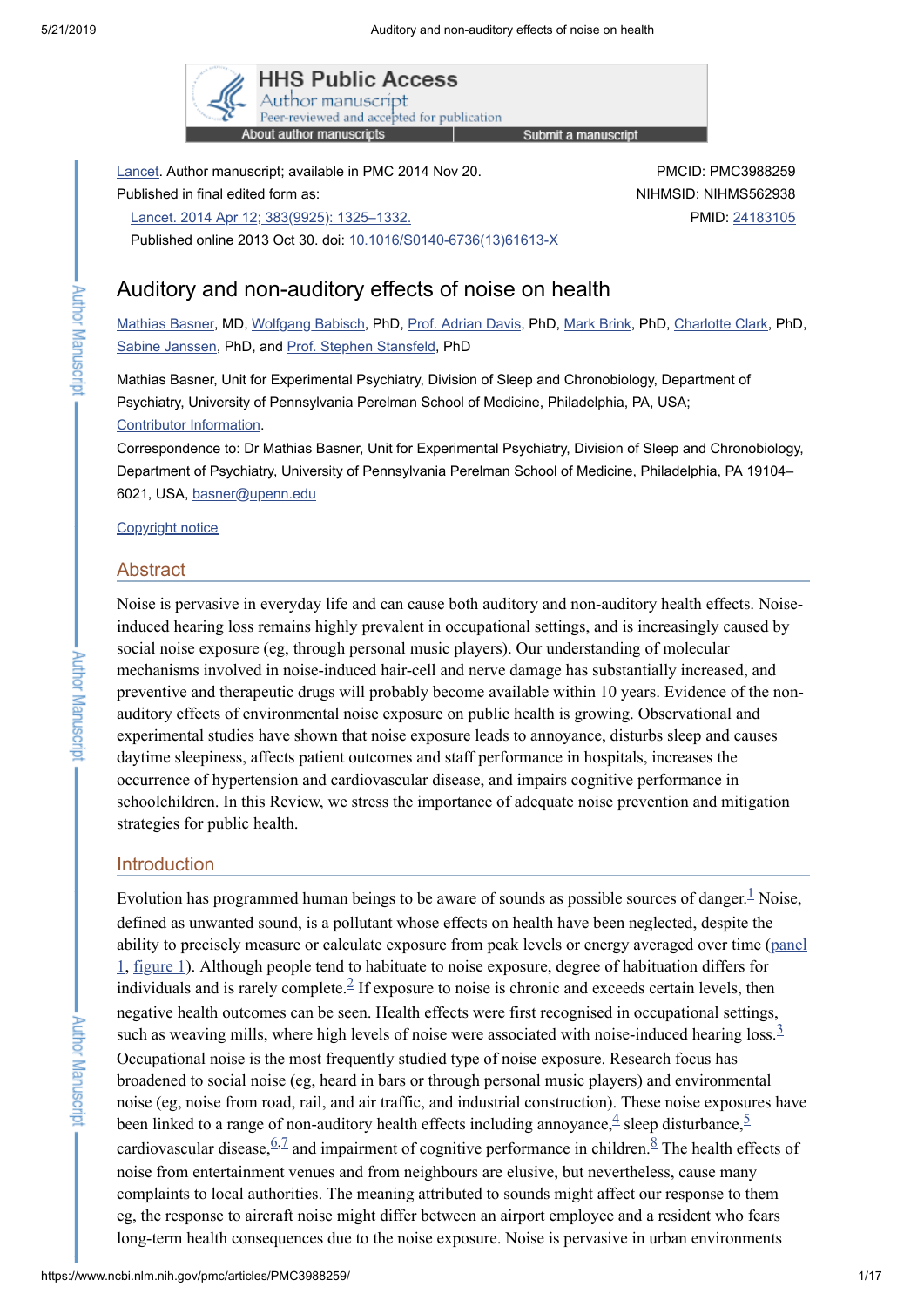#### 5/21/2019 Auditory and non-auditory effects of noise on health

and the availability of quiet places is decreasing. In the European Union, about 56 million people (54%) living in areas with more than 250 000 inhabitants are exposed to road traffic noise of more than average  $L_{\text{DEN}}$  55 dB per year, which is thought to be risky to health.<sup>[9](#page-12-0)</sup> Thus, understanding of occupational and environmental noise is important for public health. In this Review, we summarise knowledge and research related to noise exposure and both auditory and non-auditory health effects.

# <span id="page-1-0"></span>Panel 1

# Glossary of terms used to describe sound

Sound pressure level Sound pressure level is a logarithmic measure of the effective pressure of a sound relative to a reference value. It is measured in decibels (dB, see below) higher than a reference level. The reference sound pressure in air is 20  $\mu$ Pa (2×10<sup>-5</sup> Pa), which is thought to be the human hearing threshold at a sound frequency of 1000 Hz.

dB scale A logarithmic scale to measure sound pressure level. A two-fold increase in sound energy (eg, two identical jackhammers instead of one) will cause the sound pressure level to increase by 3 dB. A ten-fold increase in sound energy (10 jackhammers) will cause the sound pressure level to increase by 10 dB, which is perceived as about twice as loud.

 $L_{\text{max}}$  The highest sound pressure level in a given time period.

 $L_{eq}$  Average level of sound pressure within a certain time period. If the A-filter is used for frequency-weighting ( $\underline{figure 1}$ ), the average level is referred to as  $L_{Aeq}$ . The filter and time period used for averaging are often indicated in subscript—eg,  $L_{Aeq8h}$ ,  $L_{Aeq23-7h}$ , or  $L_{night}$ .  $L_{\text{DEN}}$   $L_{\text{DEN}}$  (Day-Evening-Night-Level), also referred to as DENL, is the A-filtered average sound pressure level, measured over a 24 h period, with a 10 dB penalty added to the night (2300– 0700 h or 2200–0600 h, respectively), and a 5 dB penalty added to the evening period (1900–2300 h or 1800–2200 h, respectively), and no penalty added to the average level in the daytime (0700– 1900 h or 0600–1800 h, respectively). The  $L_{DN}$  measure is similar to the  $L_{DEN}$ , but omits the 5 dB penalty during the evening period. The penalties are introduced to indicate people's extra sensitivity to noise during the night and evening. Both  $L_{\text{DEN}}$  and  $L_{\text{DN}}$  are based on A-weighted sound pressure levels, although this factor is not usually indicated in subscript.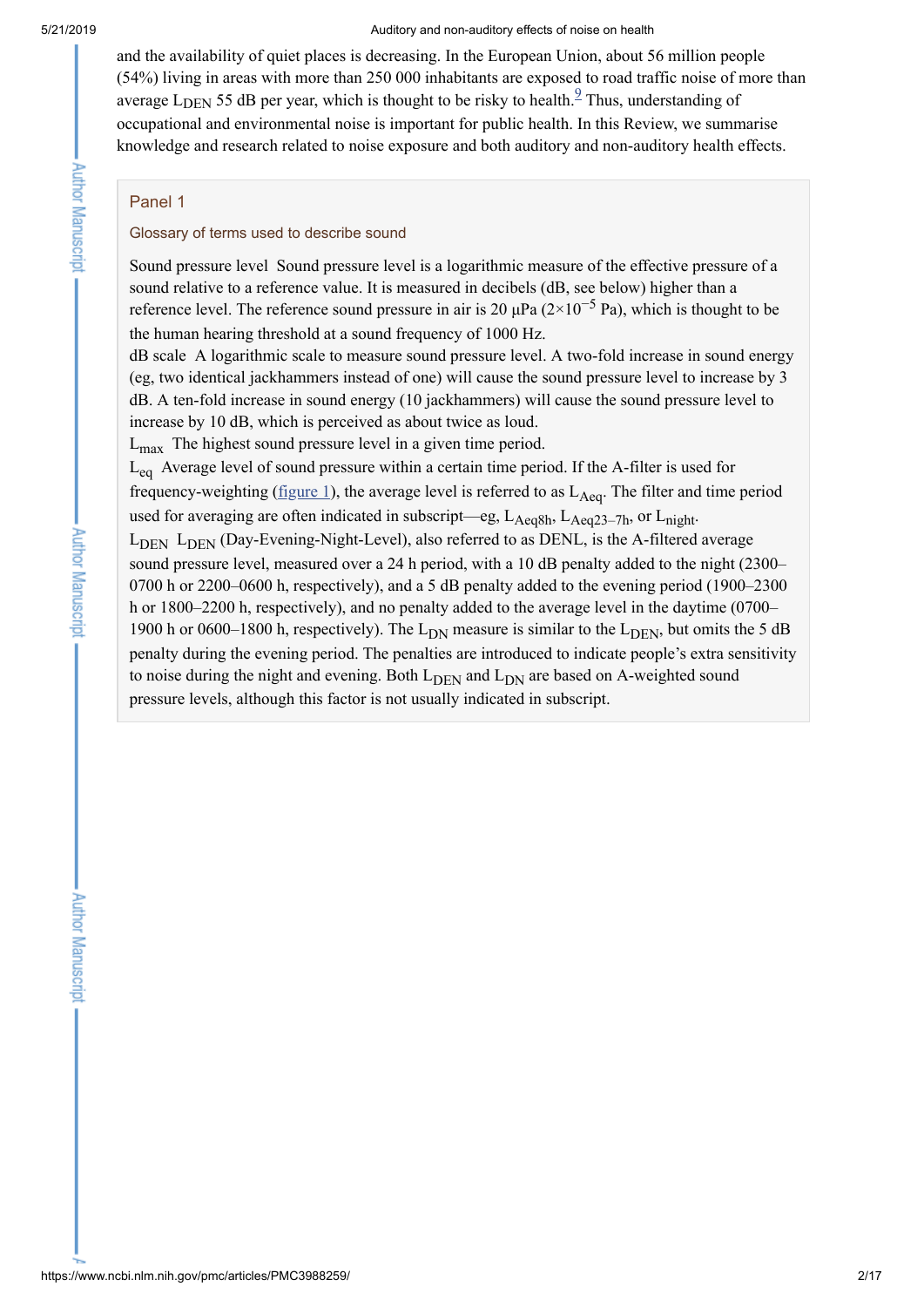**Author Manuscript** 

**Author Manuscript** 

**Author Manuscript** 

T



# [Figure](https://www.ncbi.nlm.nih.gov/pmc/articles/PMC3988259/figure/F1/) 1

# **Sound pressure levels**

(A) The sensitivity of the auditory system depends on sound frequency and sensitivity is highest between 2000 Hz and 5000 Hz (green line). The A-filter (dark red line) is a frequency-weighting of sound pressure levels that mimics the sensitivity of the auditory system (eg, low-frequency sounds contribute little to the A-weighted dB level). (B) A-weighted sound pressure levels for several environmental sounds, emphasising that whether or not a sound is perceived as noise depends largely on the context and the individual, and is only partly determined by its sound pressure levels. For example, spectators attending a rock concert might not perceive the music as noise, whereas residents in the vicinity of the venue might call it noise, even though sound pressure levels are much lower there than for inside.

# Auditory health effects

# Noise-induced hearing loss

Noise is the major preventable cause of hearing loss. Noise-induced hearing loss can be caused by a one-time exposure to an intense impulse sound (such as gunfire), or by steady state long-term exposure with sound pressure levels higher than  $L_A$  75–85 dB—eg, in industrial settings. The characteristic pathological feature of noise-induced hearing loss is the loss of auditory sensory cells in the cochlea. Because these hair cells cannot regenerate in mammals, no remission can occur; prevention of noiseinduced hearing loss is the only option to preserve hearing. Hearing loss leading to the inability to understand speech in everyday situations can have a severe social effect. It can also affect cognitive performance and decrease attention to tasks. Accidents and falls are also associated with undiagnosed hearing loss, with excess mortality of  $10-20\%$  $10-20\%$  in 20 years. $\frac{10}{10}$ 

Noise-induced hearing loss is a public health problem. Global Burden of Disease  $2010^{\frac{11}{1}}$  $2010^{\frac{11}{1}}$  $2010^{\frac{11}{1}}$  estimated that 1·3 billion people are affected by hearing loss and investigators rated hearing loss as the 13th most important contributor (19·9 million years, 2·6% of total number) to the global years lived with disability (YLD). Adult-onset hearing loss unrelated to a specific disease process accounted for 79% of YLD from hearing loss. In the USA and Europe, 26% of adults have a bilateral hearing disorder that impairs their ability to hear in noisy environments, and a further 2% have substantial unilateral hearing issues. Age-adjusted prevalence is similar in Asia. $^{12}$  $^{12}$  $^{12}$  WHO estimates that 10% of the world population is exposed to sound pressure levels that could potentially cause noise-induced hearing loss. In about half of these people, auditory damage can be attributed to exposure to intense noise.  $\frac{13}{13}$  $\frac{13}{13}$  $\frac{13}{13}$ 

## Search strategy and selection criteria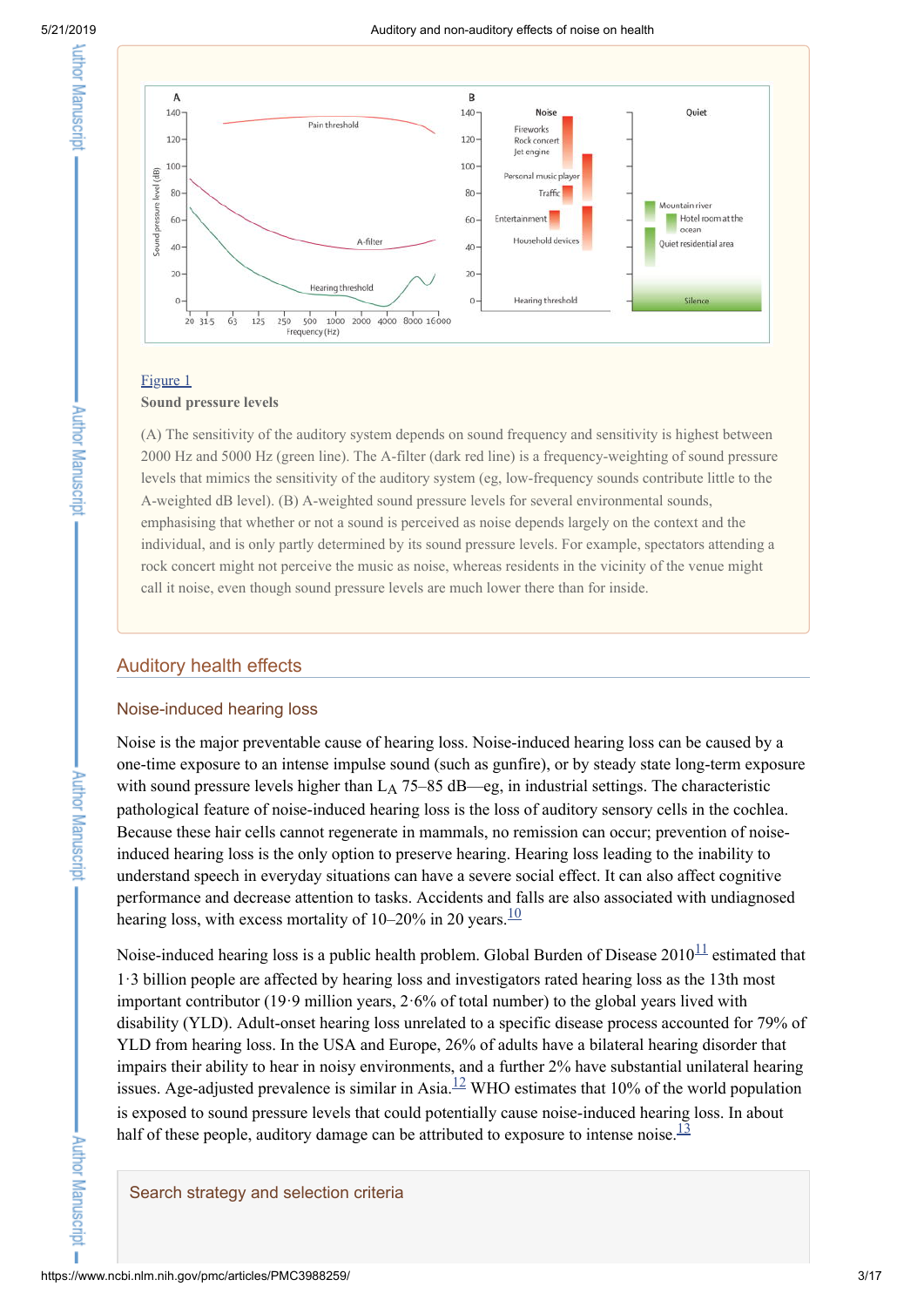**Author Manuscript** 

**Author Manuscript** 

5/21/2019 Auditory and non-auditory effects of noise on health

We searched PubMed, Science Citation Index Expanded, and Social Sciences Citation Index, and references from relevant articles for English language articles from Jan 1, 1980, to Feb 1, 2013, using the search terms: "hearing loss", "tinnitus", "annoyance", "cardiovascular disease", "hypertension", "high blood pressure", "myocardial infarction", "stroke", "sleep", "cognitive performance", "reading ability", and "hospital", in combination with "noise". Each author did their own search, and is also a subject matter expert in their field. We focused on articles published in the past 5 years; however, used older articles if they represent seminal research or are necessary to understand more recent findings. We included reports from recent meetings if we regarded them to be relevant.

Tinnitus—ie, change in sound perception, such as ringing, that cannot be attributed to an external source—often follows acute and chronic noise exposure, and persists in a high proportion of affected individuals for extended periods. $\frac{14}{11}$  $\frac{14}{11}$  $\frac{14}{11}$  Tinnitus can affect quality of life in several ways, including through sleep disturbance, depression, or the inability to sustain attention.<sup>[15](#page-12-6)</sup> The fact that hearing loss and tinnitus are reported in combination suggests that both symptoms share common pathophysiological pathways.

# Occupational noise-induced hearing loss

Despite the introduction of standards for hearing protection, reduction in occupational noise exposure in developed countries, and extensive public health efforts, hearing loss induced by exposure to occupational noise remains a dilemma and is the focus of extensive research. Noise-induced hearing is the most common occupational disease in the USA: about 22 million US workers are exposed to hazardous noise levels at work, and, annually, an estimated US\$242 million is spent on compensation for hearing loss disability. $\frac{16}{16}$  $\frac{16}{16}$  $\frac{16}{16}$ 

Many countries enforce general health and safety legislation that specifies maximum exposure levels and requirements for action, including noise assessments, regular audiometric testing, protective equipment, and monitoring, which are intended to protect both workers and the public from excessive noise exposure. However, the available evidence for associations between occupational noise exposure and hearing loss is complex and its quality varies. Many studies have a lack of appropriate non-exposed controls, and longitudinal studies are scarce. Contributors to a Cochrane collaboration review<sup>[17](#page-12-8)</sup> concluded that "higher quality prevention programs, better quality of studies especially in the field of engineering controls and better implementation of legislation are needed to better prevent noiseinduced hearing loss". This Review also indicated that current efforts for hearing loss prevention focus on hearing protection rather than on noise control.

The exact level of noise exposure in industrial settings that carries risk of hearing damage is debated internationally. For example, in the UK, the Control of Noise at Work Regulations  $(2005)^{18}$  $(2005)^{18}$  $(2005)^{18}$  set levels for action at  $L_{Aeq8h}$  80 dB (protection made available) and 85 dB (protection mandatory). A 3 year follow-up investigation of 19 UK companies that had varying degrees of compliance reported that these values were safe. $\frac{19}{12}$  $\frac{19}{12}$  $\frac{19}{12}$  However, studies with a longer follow-up are needed to lend support to these findings. The US Occupational Safety and Health Administration (OSHA) promotes less strict standards than do others and sets the permissible exposure limit at L<sub>Aeq8h</sub> 90 dB. However, according to OSHA regulations, employers have to implement a hearing conservation programme if workers are exposed to levels higher than L<sub>Aeq8h</sub> 85 dB. Although noise-induced hearing loss is well recognised in industrial settings, individuals with other occupations such as musicians  $\frac{20,21}{20}$  $\frac{20,21}{20}$  $\frac{20,21}{20}$  $\frac{20,21}{20}$  or those working for the military,  $\frac{22,23}{2}$  $\frac{22,23}{2}$  $\frac{22,23}{2}$  $\frac{22,23}{2}$  also contribute substantially to the overall burden of noise-induced hearing loss.

#### Social noise exposure

Excessive noise is often accepted as part of the recreational environment. Although occupational noise has decreased since the early 1980s, the number of young people with relevant degrees of social noise exposure has tripled in the same period.<sup>[24](#page-12-15)</sup> A growing body of work is assessing the risk of hearing loss in adolescents due to personal music player use.  $\frac{25}{10}$  $\frac{25}{10}$  $\frac{25}{10}$  In one study, 66% of young adults attending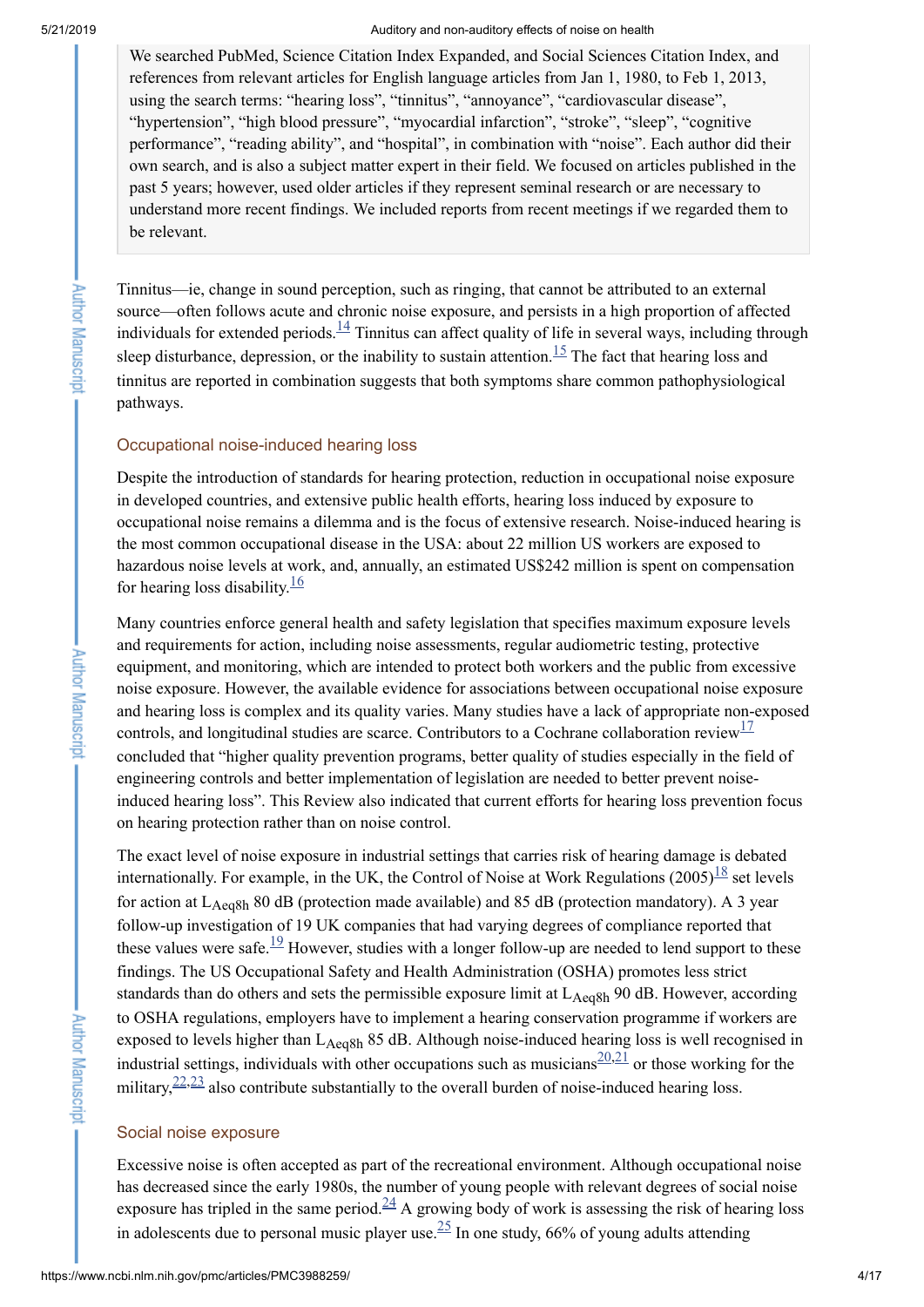**Author Manuscript** 

**Author Manuscript** 

#### 5/21/2019 Auditory and non-auditory effects of noise on health

nightclubs or rock concerts in the Nottingham area of England reported temporary auditory effects or tinnitus.  $\frac{24}{7}$  $\frac{24}{7}$  $\frac{24}{7}$  Prospective cohort studies like OHRKAN<sup>[26](#page-12-17)</sup> are needed to conclude whether widespread exposure to loud music in adolescence increases the prevalence of hearing loss and tinnitus in older ages. Both safer products and public health campaigns are needed to reduce the risk of hearing loss from personal music player use. Noise-cancelling headphones are effective preventive measures for reducing hazards for users of personal music players.  $\frac{27}{27}$  $\frac{27}{27}$  $\frac{27}{27}$ 

# Noise-induced hearing loss and age

Noise-induced hearing loss is determined by noise exposure and life-course events, all age groups can be affected. Exposure to different types of noise from early childhood might have cumulative effects on hearing impairment in adulthood. Evidence is increasing that early social and biological factors might affect hearing in middle age (eg, a study of patients assessed at age 45 years $\frac{28}{2}$  $\frac{28}{2}$  $\frac{28}{2}$ ). Prevalence of hearing loss is highly related to age.<sup>[29](#page-13-2)</sup> How noise and age interact is a major gap in the specialty's knowledge. Data suggest that pathological but sublethal changes from early noise exposure substantially increase risk of inner ear ageing and related hearing loss.  $\frac{30,31}{2}$  $\frac{30,31}{2}$  $\frac{30,31}{2}$  $\frac{30,31}{2}$  In addition to noise, factors such as alcohol and tobacco use and hyperglycaemia are associated with age-related hearing loss. Thus, public health initiatives need to address both general health and auditory health.

# Scientific advances and therapeutic strategies

In the past 5 years, several studies and advances have improved understanding of the causes and factors affecting susceptibility to noise-induced hearing loss. Noise-induced hearing loss is widely accepted to be a symptom of a complex disease that results from the interaction of genetic and environmental factors. Heritability might explain up to 50% of hearing loss variability in individuals after exposure to noise, but definitive studies are needed. Identification of susceptibility genes might help to identify the population at high risk and improve targeted hearing protection in predisposed individuals.  $\frac{32}{2}$  $\frac{32}{2}$  $\frac{32}{2}$  Much progress has been made in the understanding of molecular mechanisms involved in hair-cell and nerve damage. Recent research from investigators using stem cells to recover the damaged sensory circuitry in the cochlea is at a very early stage, but could lead to potential therapeutic strategies.  $\frac{33}{2}$  $\frac{33}{2}$  $\frac{33}{2}$  Attention is increasing on the risks of combined exposure to high-level noise and ototoxic drugs, which can affect the structures of the inner ear and the auditory nerves.  $\frac{34,35}{ }$  $\frac{34,35}{ }$  $\frac{34,35}{ }$  $\frac{34,35}{ }$  A small but substantial number of people have hearing loss as a complication of cancer treatments such as cisplatin, which might be further exacerbated by high levels of noise (eg, in MRI scanners).

Several therapeutic avenues have been recently explored, and oral drugs to protect against noiseinduced hearing loss are expected to become available in the next 10 years.  $\frac{13}{13}$  $\frac{13}{13}$  $\frac{13}{13}$  Investigators have reported that oxidative stress could contribute to cochlear cell damage; antioxidant compounds, such as glutathione, have improved noise-induced hearing loss in animals and might prevent noise-induced hearing loss.  $\frac{36,37}{2}$  $\frac{36,37}{2}$  $\frac{36,37}{2}$  $\frac{36,37}{2}$  An oral otoprotective drug, D-methionine, prevents noise-induced hearing loss in animals even when first given within hours after a noise exposure; however, only formal clinical trials will provide the data needed to assess safety and efficacy in human beings.  $\frac{38}{38}$  $\frac{38}{38}$  $\frac{38}{38}$  Clinical trials of Dmethionine in the US Army, funded by the US Department of Defense, are scheduled to begin soon (NCT01345474).<sup>[38](#page-13-11)</sup>

# Diagnosis of noise-induced hearing loss

The development of otoacoustic emission testing has been an important technological advance in audiological assessment. Otoacoustic emissions are a release of acoustic energy from the cochlea that can be recorded in the ear canal. Otoacoustic emission testing is used to identify hearing defects in newborn babies and young children. Hall and Lutman $\frac{39}{2}$  $\frac{39}{2}$  $\frac{39}{2}$  reported that otoacoustic emission testing was twice as sensitive as was audiometry to detect a change in hearing threshold level and suggested that it could improve monitoring for noise-induced hearing loss in the workplace. A longitudinal study  $\frac{40}{2}$  $\frac{40}{2}$  $\frac{40}{2}$  also suggested that otoacoustic emissions could indicate noise-induced changes in the inner ear undetected by audiometric tests. Otoacoustic emissions might therefore be a superior diagnostic predictor for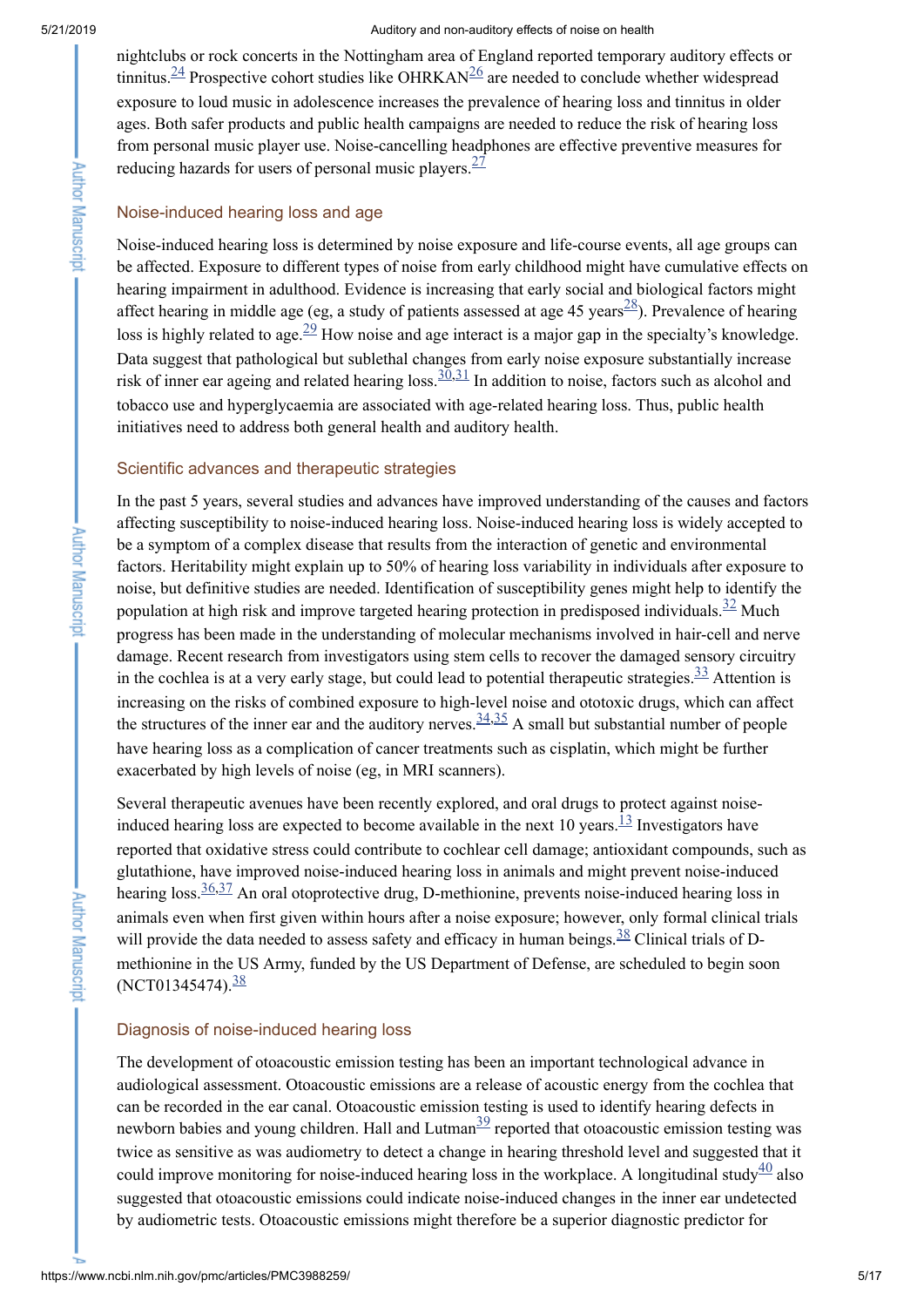noise-induced hearing loss, but further longitudinal studies are needed to show whether otoacoustic emission testing can replace standard audiometry or whether the two techniques have complementary roles. $\frac{19}{1}$  $\frac{19}{1}$  $\frac{19}{1}$ 

# Non-auditory health effects

# Introduction

The most investigated non-auditory health endpoints for noise exposure are perceived disturbance and annoyance, cognitive impairment (mainly in children), sleep disturbance, and cardiovascular health. WHO estimated that in high-income western European countries (population about 340 million people), at least 1 million healthy life-years (disability-adjusted life-years) are lost every year because of environmental noise  $(f_{\text{figure 2}})$  $(f_{\text{figure 2}})$  $(f_{\text{figure 2}})$ .<sup>[14](#page-12-5)</sup>

**Author Manuscript** 

ï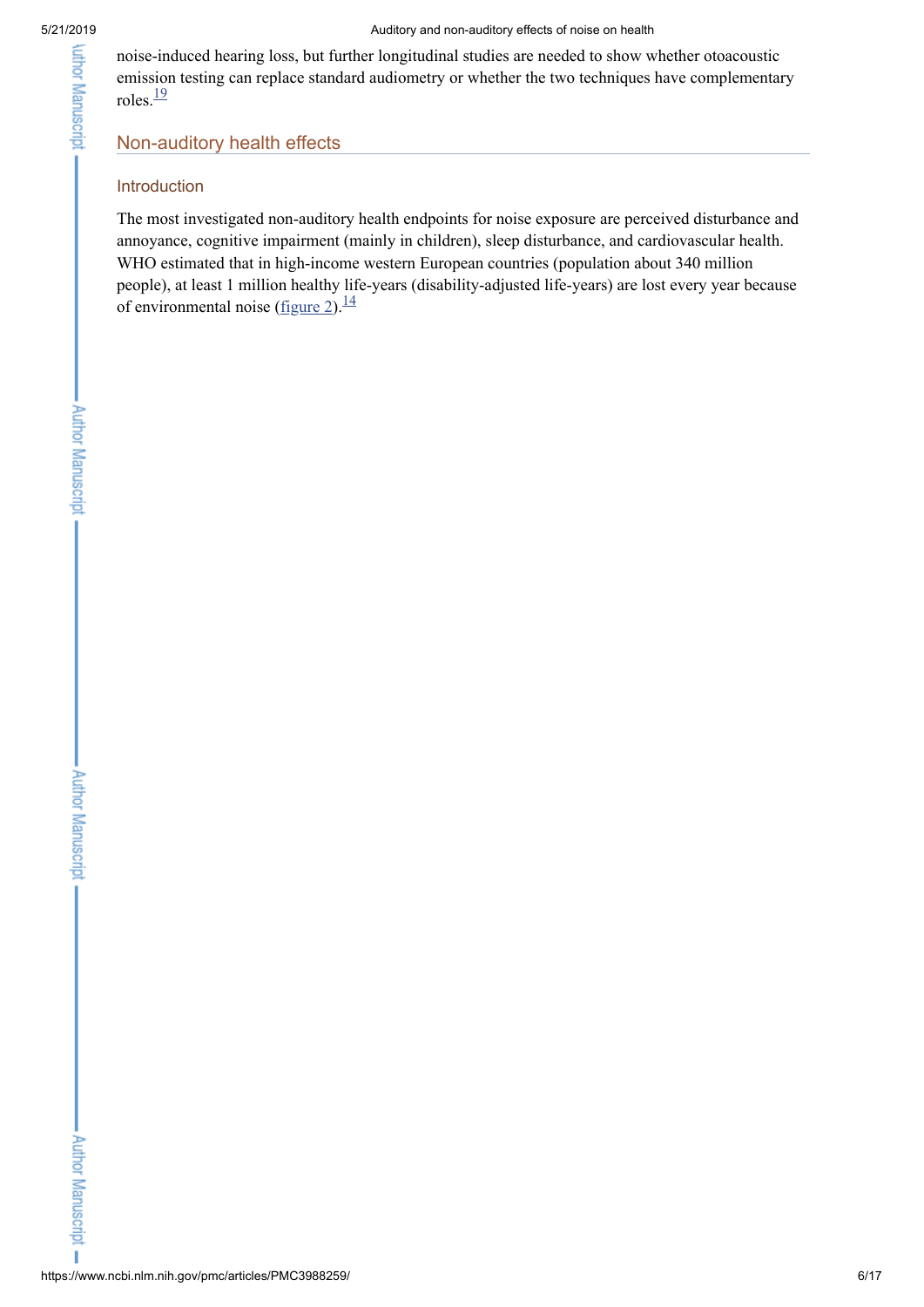Author Manuscript

**Author Manuscript** 



#### Open in a [separate](https://www.ncbi.nlm.nih.gov/pmc/articles/PMC3988259/figure/F2/?report=objectonly) window

#### [Figure](https://www.ncbi.nlm.nih.gov/pmc/articles/PMC3988259/figure/F2/) 2

#### **DALYs attributed to environmental noise exposure in Europe**

According to WHO, $\frac{14}{1}$  $\frac{14}{1}$  $\frac{14}{1}$  more than 1 million healthy life years (DALYs) are lost annually because of environmental noise exposure in European A-member states alone. Most of these DALYs can be attributed to noise-induced sleep disturbance and annoyance. DALYs=Disability-adjusted life years.

## Annoyance

Annoyance is the most prevalent community response in a population exposed to environmental noise. Noise annoyance can result from noise interfering with daily activities, feelings, thoughts, sleep, or rest, and might be accompanied by negative responses, such as anger, displeasure, exhaustion, and by stress-related symptoms. $\frac{1}{4}$  In severe forms, it could be thought to affect wellbeing and health, and because of the high number of people affected, annoyance substantially contributes to the burden of disease from environmental noise  $(\underline{figure 2})$ .<sup>[14](#page-12-5)</sup> Investigators have proposed standardised questions

[42](#page-14-0)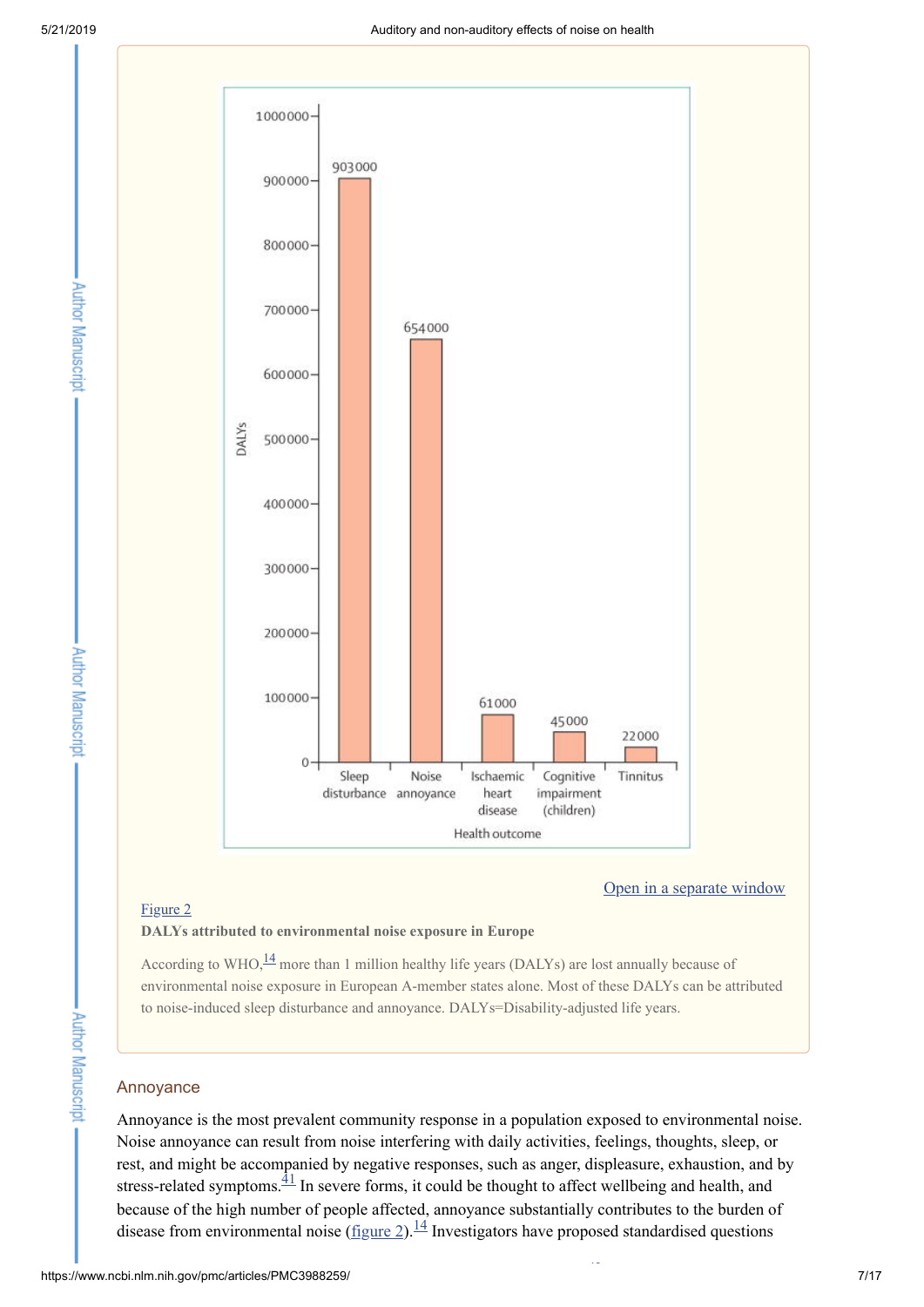about residents' long-term annoyance in their home for use in surveys. $\frac{42}{1}$  $\frac{42}{1}$  $\frac{42}{1}$  Additionally, investigators have gathered substantial data for community annoyance in residents exposed to noise in their home, based on which exposure–response relationships were derived (eg, for wind turbines).  $\frac{4,43,44}{4}$  $\frac{4,43,44}{4}$  $\frac{4,43,44}{4}$  $\frac{4,43,44}{4}$  $\frac{4,43,44}{4}$  $\frac{4,43,44}{4}$  These relations can be used in strategic or health impact assessments for estimating long-term annoyance in fairly stable situation s. Although the overall community response depends on societal values and is most relevant to the guidance of policy, several personal (eg, age and noise sensitivity) and situational characteristics (eg, dwelling insulation) might affect the individual degree of annoyance.  $\frac{41,44}{4}$  $\frac{41,44}{4}$  $\frac{41,44}{4}$  $\frac{41,44}{4}$ 

#### Cardiovascular disease

Both short-term laboratory studies of human beings and long-term studies of animals have provided biological mechanisms and plausibility for the theory that long-term exposure to environmental noise affects the cardiovascular system and causes manifest diseases (including hypertension, ischaemic heart diseases, and stroke).  $\frac{45}{3}$  $\frac{45}{3}$  $\frac{45}{3}$  Acute exposure to different kinds of noise is associated with arousals of the autonomic nervous system and endocrine system. $\frac{46}{5}$  $\frac{46}{5}$  $\frac{46}{5}$  Investigators have repeatedly noted that noise exposure increases systolic and diastolic blood pressure, changes heart rate, and causes the release of stress hormones (including catecholamines and glucocorticoids). $\frac{45}{5}$  $\frac{45}{5}$  $\frac{45}{5}$  The general stress model is the rationale behind these reactions. Potential mechanisms are emotional stress reactions due to perceived discomfort (indirect pathway), and non-conscious physiological stress from interactions between the central auditory system and other regions of the CNS (direct pathway). The direct pathway might be the predominant mechanism in sleeping individuals, even at low noise levels.

Chronic exposure can cause an imbalance in an organism's homoeostasis (allostatic load), which affects metabolism and the cardiovascular system, with increases in established cardiovascular disease risk factors such as blood pressure, blood lipid concentrations, blood viscosity, and blood glucose concentrations.  $\frac{45,47}{ }$  $\frac{45,47}{ }$  $\frac{45,47}{ }$  $\frac{45,47}{ }$  These changes increase the risk of hypertension, arteriosclerosis, and are related to severe events, such as myocardial infarction and stroke. Studies of occupational $\frac{48-50}{8}$  $\frac{48-50}{8}$  $\frac{48-50}{8}$  and environmental $\frac{7,51-53}{ }$  $\frac{7,51-53}{ }$  $\frac{7,51-53}{ }$  $\frac{7,51-53}{ }$  $\frac{7,51-53}{ }$  $\frac{7,51-53}{ }$  epidemiology have shown a higher prevalence and incidence of cardiovascular diseases and mortality in highly noise-exposed groups. The risk estimates for occupational noise at eardamaging intensities tend to be higher than are those for environmental noise (at lower noise levels). Because of different acoustic characteristics for different noise sources (sound level, frequency spectrum, time course, sound level rise time, and psycho-acoustic measures) noise levels from different noise sources cannot be merged into one indicator of decibels. Different exposure–response curves are needed for different noise sources. Meta-analyses were done to quantitatively assess the exposure– response link for transportation noise (exposure to road traffic and aircraft noise) and health effects (hypertension and ischaemic heart diseases, including myocardial infarction).  $6,54,55$  $6,54,55$  $6,54,55$  The investigators derived increases in risk of between 7% and 17% per 10 dB increase in equivalent noise level  $L_{Aeq}$  ( [figure](https://www.ncbi.nlm.nih.gov/pmc/articles/PMC3988259/figure/F3/) 3). Their results have been adjusted for known risk factors such as age, sex, socioeconomic status, smoking, body-mass index, and others. The researchers identified sex and age as effect modifiers. Studies of the combined effects of noise and air pollution showed largely independent effects,  $\frac{7,51-53}{ }$  $\frac{7,51-53}{ }$  $\frac{7,51-53}{ }$  $\frac{7,51-53}{ }$  $\frac{7,51-53}{ }$  $\frac{7,51-53}{ }$  which can be explained by different mechanisms of how both exposures can affect health (cognitive and autonomic stress response *vs* inflammatory processes).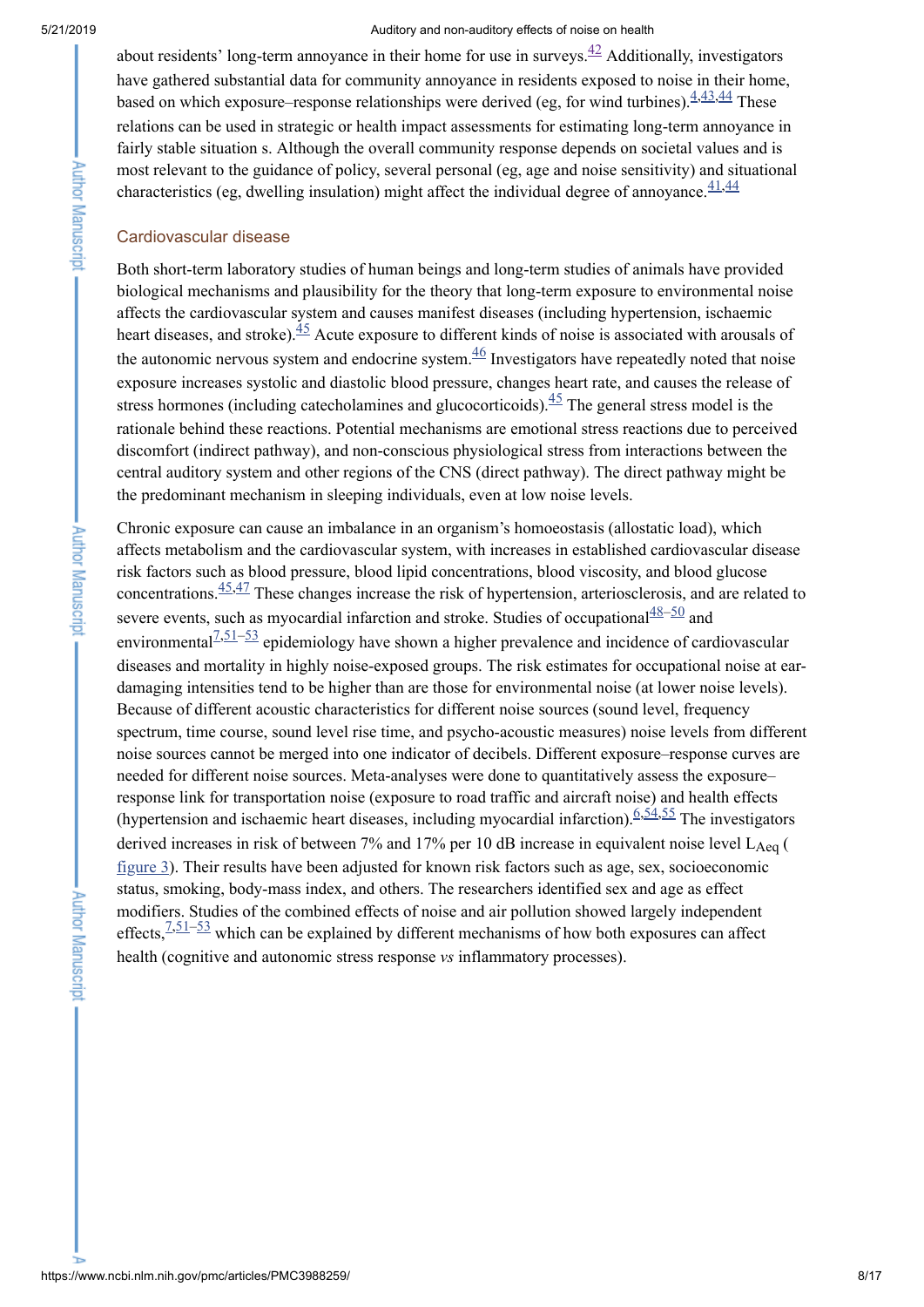**Author Manuscript** 

**Author Manuscript** 

Author Manuscript

٠



#### [Figure](https://www.ncbi.nlm.nih.gov/pmc/articles/PMC3988259/figure/F3/) 3

### **Exposure–response curves of road and aircraft noise and cardiovascular endpoints**

RTN and hypertension (24 studies, noise indicator  $L_{Aeq16h}$ ); RTN and myocardial infarction (five studies, noise indicator  $L_{Aeq16h}$ ); RTN and stroke (one study, noise indicator  $L_{DEN}$ ); AN and hypertension (five studies, noise indicator  $L_{DN}$ ); and AN and MI (one study, noise indicator  $L_{DN}$ ). RTN=road traffic noise. AN=aircraft noise.

### Cognitive performance

WHO estimate that about 45 000 disability-adjusted life-years are lost every year in high-income western European countries for children aged 7–19 years because of environmental noise exposure ( [figure](https://www.ncbi.nlm.nih.gov/pmc/articles/PMC3988259/figure/F2/) 2).<sup>[14](#page-12-5)</sup> Postulated mechanisms for noise effects on children's cognition include communication difficulties, impaired attention, increased arousal, learned helplessness, frustration, noise annoyance, and consequences of sleep disturbance on performance.  $\frac{3,56}{ }$  $\frac{3,56}{ }$  $\frac{3,56}{ }$  $\frac{3,56}{ }$  Investigators have also suggested psychological stress responses as a mechanism because children are poor at appraising threats from stressors and have less well developed coping strategies than do adults. $\frac{3}{2}$  $\frac{3}{2}$  $\frac{3}{2}$  Areas with high levels of environmental noise are often socially deprived, and children from areas with high social deprivation do worse on tests of cognition than do children not exposed to social deprivation. Therefore, measures of socioeconomic position should be taken into account in the assessment of associations between noise exposure and health and cognition.

More than 20 studies have shown environmental noise exposure has a negative effect on children's learning outcomes and cognitive performance,  $\frac{57}{4}$  $\frac{57}{4}$  $\frac{57}{4}$  and that children with chronic aircraft, road traffic, or rail noise exposure at school have poorer reading ability, memory, and performance on national standardised tests than do children who are not exposed to noise at school.  $58-60$  $58-60$  $58-60$  Investigators have examined exposure–effect links between noise exposure and cognition to identify the exposure level at which noise effects begin.  $\frac{61,62}{2}$  $\frac{61,62}{2}$  $\frac{61,62}{2}$  $\frac{61,62}{2}$  The RANCH study of 2844 children aged 9–10 years attending 89 schools around Heathrow (London, UK), Schiphol (Amsterdam, the Netherlands), and Madrid-Barajas (Spain) airports showed a linear exposure–effect relation between aircraft noise exposure at school and a child's reading comprehension and recognition memory after adjusting for a range of socioeconomic factors.  $\frac{61,62}{2}$  $\frac{61,62}{2}$  $\frac{61,62}{2}$  $\frac{61,62}{2}$  A L<sub>Aeq</sub> 5 dB increase in aircraft noise exposure was associated with a 2 month delay in reading age in children in the UK and a 1 month delay in those in the Netherlands. These linear associations suggest that there is no threshold for effects and any reduction in noise level at school should improve a child's cognition.

[63](#page-15-2)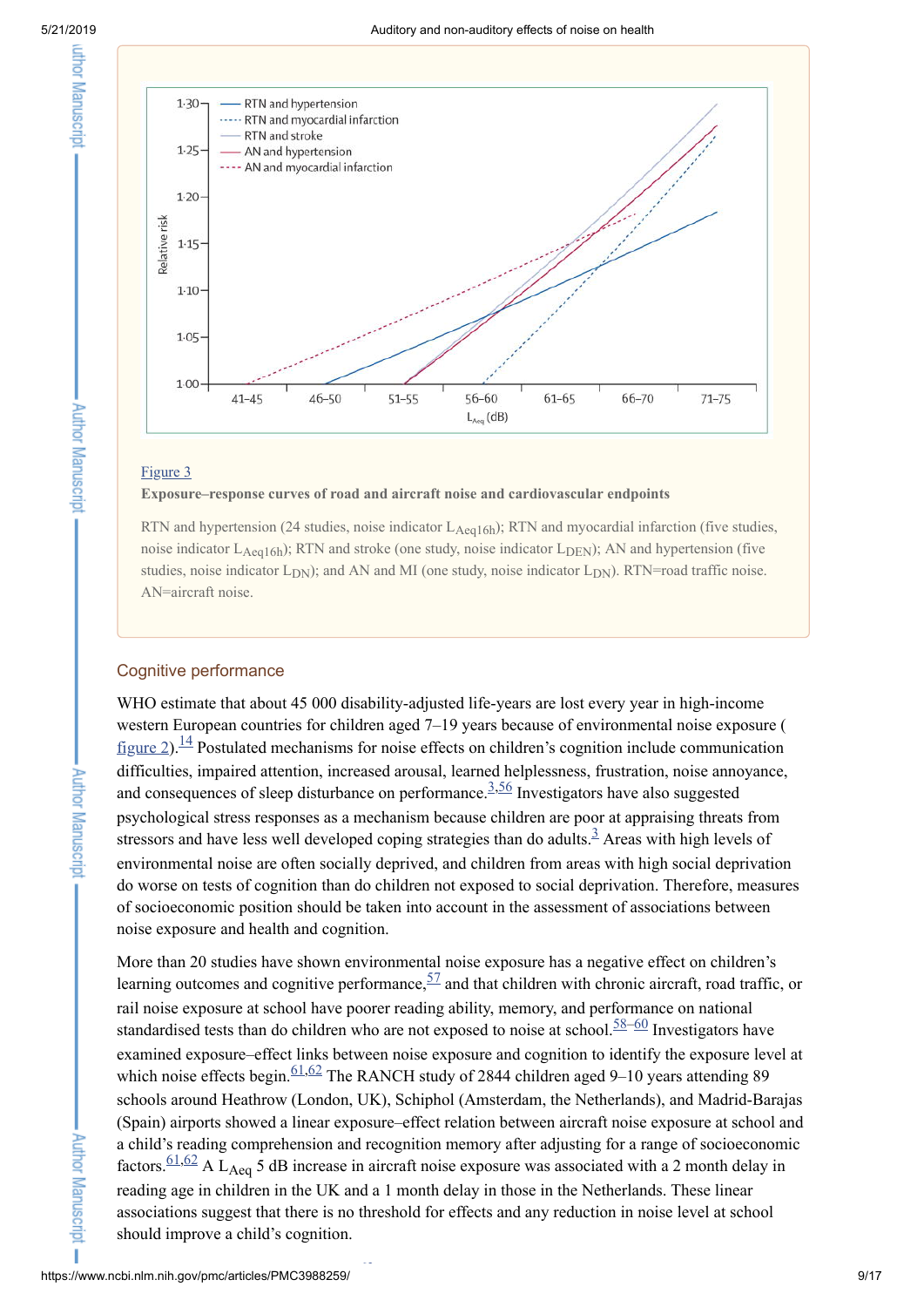WHO Community Noise Guidelines  $63$  suggest that the background sound pressure level should not exceed  $L_{Aeq}$  35 dB during teaching sessions. Intervention studies and natural experiments have shown that reductions in noise exposure from insulation or the closure of airports are associated with improvements in cognition, suggesting that noise reduction can eliminate noise effects on cognition. $\frac{58,59}{ }$  $\frac{58,59}{ }$  $\frac{58,59}{ }$  $\frac{58,59}{ }$ 

## Sleep disturbance

Sleep disturbance is thought to be the most deleterious non-auditory effect of environmental noise exposure [\(figure](https://www.ncbi.nlm.nih.gov/pmc/articles/PMC3988259/figure/F2/) 2), because undisturbed sleep of a sufficient length is needed for daytime alertness and performance, quality of life, and health. $\frac{5,14}{ }$  $\frac{5,14}{ }$  $\frac{5,14}{ }$  $\frac{5,14}{ }$  $\frac{5,14}{ }$  Human beings perceive, evaluate, and react to environmental sounds, even while asleep.  $\frac{64}{1}$  $\frac{64}{1}$  $\frac{64}{1}$  Maximum sound pressure levels as low as L<sub>Amax</sub> 33 dB can induce physiological reactions during sleep including autonomic, motor, and cortical arousals (eg, tachycardia, body movements, and awakenings).  $5.65$  $5.65$  Whether noise will induce arousals depends not only on the number of noise events and their acoustical properties,  $\frac{2}{3}$  $\frac{2}{3}$  $\frac{2}{3}$  but also on situational moderators (such as momentary sleep stage $\frac{66}{2}$  $\frac{66}{2}$  $\frac{66}{2}$ ) and individual noise susceptibility.  $\frac{64}{2}$  $\frac{64}{2}$  $\frac{64}{2}$  Elderly people, children, shiftworkers, and people with a pre-existing (sleep) disorder are thought of as at-risk groups for noiseinduced sleep disturbance.  $\frac{5}{5}$  $\frac{5}{5}$  $\frac{5}{5}$  Repeated noise-induced arousals interfere with sleep quality through changes in sleep structure, which include delayed sleep onset and early awakenings, reduced deep (slow-wave) and rapid eye movement sleep, and an increase in time spent awake and in superficial sleep stages.  $\frac{2,66}{ }$  $\frac{2,66}{ }$  $\frac{2,66}{ }$  $\frac{2,66}{ }$  $\frac{2,66}{ }$  However, these effects are not specific for noise,  $\frac{67}{ }$  $\frac{67}{ }$  $\frac{67}{ }$  and generally less severe than those in clinical sleep disorders such as obstructive sleep apnoea. $\frac{68}{5}$  $\frac{68}{5}$  $\frac{68}{5}$  Short-term effects of noise-induced sleep disturbance include impaired mood, subjectively and objectively increased daytime sleepiness, and impaired cognitive performance.  $\frac{69,70}{2}$  $\frac{69,70}{2}$  $\frac{69,70}{2}$  $\frac{69,70}{2}$  $\frac{69,70}{2}$  Results of epidemiological studies indicate that nocturnal noise exposure might be more relevant for the creation of long-term health outcomes such as cardiovascular disease than is daytime noise exposure,  $\frac{71}{1}$  $\frac{71}{1}$  $\frac{71}{1}$  probably because of repeated autonomic arousals that have been shown to habituate to a much lesser degree to noise than other—eg, cortical arousals. ${}^{2}$  ${}^{2}$  ${}^{2}$  In 2009, WHO published the Night Noise Guidelines for Europe, an expert consensus mapping four noise exposure groups to negative health outcomes ranging from no substantial biological effects to increased risk of cardiovascular disease ([panel](#page-9-0) 2).<sup>[72](#page-15-11)</sup> WHO regards average nocturnal noise levels of less than  $L_{Aeq, outside}$  55 dB to be an interim goal and 40 dB a long-term goal for the prevention of noise-induced health effects.

# <span id="page-9-0"></span>Panel 2

# WHO definitions of health effects of different average night noise levels $^{72}$  $^{72}$  $^{72}$

Below 30 dB L<sub>Aeq,night,outside</sub> Although individual sensitivities and circumstances may differ, it appears that up to this level no substantial biological effects are observed.  $L_{A,eq,night, outside}$  of 30 dB is equivalent to the no observed effect level (NOEL) for night noise.

30–40 dB LA<sub>eq,night,outside</sub> A number of effects on sleep are observed from this range: body movements, awakening, self-reported sleep disturbance, arousals. The intensity of the effect depends on the nature of the source and the number of events. Vulnerable groups (for example children, the chronically ill, and elderly people) are more susceptible. However, even in the worst cases the effects seem modest.  $L_{A,eq,night,outside}$  of 40 dB is equivalent to the lowest observed adverse effect level (LOAEL) for night noise.

40–55 dB L<sub>Aeq,night,outside</sub> Adverse health effects are observed among the exposed population. Many people have to adapt their lives to cope with the noise at night. Vulnerable groups are more severely affected.

Above 55 dB  $L_{Aeq,night, outside}$  The situation is considered increasingly dangerous for public health. Adverse health effects occur frequently, a sizeable proportion of the population is highly annoyed and sleep-disturbed. There is evidence that the risk of cardiovascular disease increases.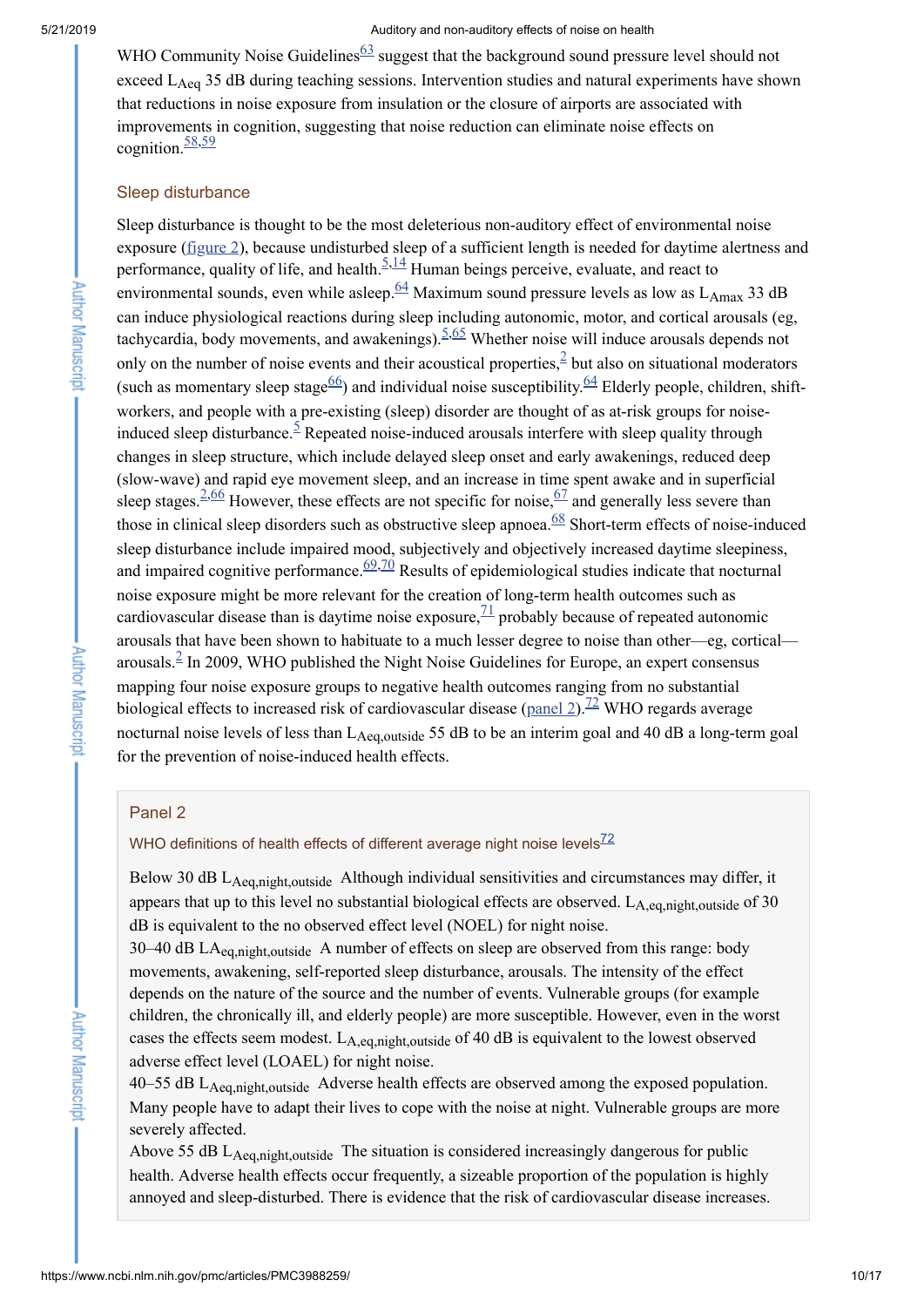#### Hospital noise

Although most environmental noise guidelines list hospitals as noise-sensitive facilities, studies of external (eg, traffic) noise effects on hospital environments are very rare. However, research on the understanding and prevention of indoor hospital noise effects on patients and staff has been increasing. An extensive meta-analysis of hospital sound levels indicated that hospital noise has increased by about L<sub>Aeq</sub> 10 dB since the 1960s.<sup>[73](#page-15-12)</sup> Noise levels in hospitals are now typically more than L<sub>Aeq</sub> 15–20 dB higher than those recommended by WHO. $\frac{63}{2}$  $\frac{63}{2}$  $\frac{63}{2}$  Hospital noise could therefore be an increasing threat to patient rehabilitation and staff performance.

The sound environment in hospitals, especially in intensive care units, can be characterised by irregularly occurring noises from sources such as medical devices (eg, alarms), telephones or pagers, conversations, door sounds, and nursing activities. Such noise worsens patient health outcomes through factors such as increased cardiovascular stress, longer healing times, increases in doses of pain-relief drugs, and increased patient readmission rates.  $^{74}$  $^{74}$  $^{74}$  Neonates, long-term patients, and elderly people are thought to be particularly at-risk to the effects of noise. Sleep disruption is the most common noiserelated patient complaint.  $\frac{75,76}{2}$  $\frac{75,76}{2}$  $\frac{75,76}{2}$  $\frac{75,76}{2}$  Researchers of a sleep laboratory study developed arousal probability curves for 14 noises typically encountered in hospitals.  $\frac{77}{1}$  $\frac{77}{1}$  $\frac{77}{1}$  The most disturbing noises were intravenous pump alarms and telephone rings, which are intentionally designed to alert staff members.

Evidence of negative effects of noise on hospital staff is increasing, particularly for nurses, with noise-induced stress linked to burnout, diminished wellbeing, and reduced work performance.<sup>[78](#page-15-17)</sup> Substantial proportions of staff report annoyance, irritation, fatigue, and tension headaches, which they assign to the noisy workplace environment.<sup>[79](#page-15-18)</sup> Noise also affects speech intelligibility and could therefore lead to misunderstandings that result in medical errors.  $\frac{73,78}{ }$  $\frac{73,78}{ }$  $\frac{73,78}{ }$  $\frac{73,78}{ }$ 

Improved acoustics such as sound-absorbing ceilings are relevant factors for staff performance and reduced work strain,  $\frac{80}{2}$  $\frac{80}{2}$  $\frac{80}{2}$  and have been associated with a decrease in rates of patients being readmitted to hospital. $\frac{74}{7}$  $\frac{74}{7}$  $\frac{74}{7}$  Reduction of background sound levels and ringtone volume of telephones is recommended to improve patient recovery at night.<sup> $77$ </sup> Researchers noted promise in reductions of rates of false alarms of medical devices and modification of staff behaviour to avoid unnecessary noise. $\frac{81}{81}$  $\frac{81}{81}$  $\frac{81}{81}$ 

# **Conclusions**

Hearing loss caused by occupational or recreational noise exposure is highly prevalent and constitutes a public health threat needing preventive and therapeutic strategies. In this Review, we emphasise that non-auditory health effects of environmental noise are manifold, serious and, because of the widespread exposure, very prevalent. These factors stress the need to regulate and reduce environmental noise exposure (ideally at the source) and to enforce exposure limits to mitigate negative health consequences of chronic exposure to environmental noise. Educational campaigns for children and adults can promote both noise-avoiding and noise-reducing behaviours, and thus, mitigate negative health consequences. Efforts to reduce noise exposure will eventually be rewarded by lower amounts of annoyance, improved learning environments for children, improved sleep, lower prevalence of cardiovascular disease, and, in the case of noise exposure in hospitals, improved patient outcomes and shorter hospital stays.

#### Acknowledgments

We thank Dietmar Wurzel for designing and providing [figure](https://www.ncbi.nlm.nih.gov/pmc/articles/PMC3988259/figure/F1/) 1. MBA is partly funded by National Institutes of Health grant NR004281. CC is a member of the Airports Commission's External Advisory Panel in the UK. SS is a member of the Acoustics Review Group for ARUP High Speed Two (HS2).

#### **Footnotes**

#### **Contributors**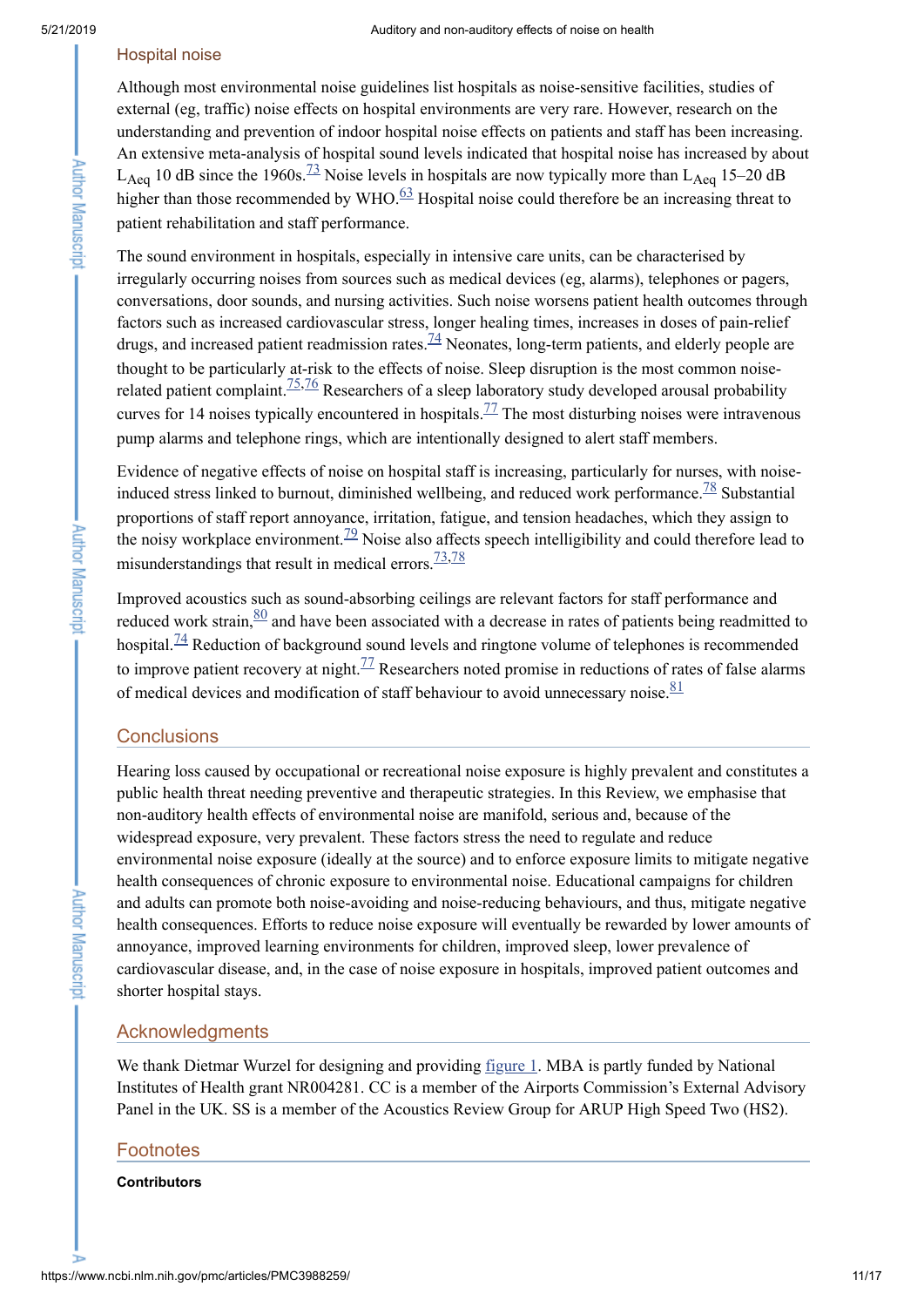MBA wrote the abstract, the section about noise effects on sleep, and the conclusion; did a literature search for the section about noise effects on sleep; contributed [panel](#page-9-0) 2; and helped to design [figure](https://www.ncbi.nlm.nih.gov/pmc/articles/PMC3988259/figure/F1/) 1. WB wrote the introduction to the section about non-auditory health effects; did the literature search for and wrote the section on cardiovascular noise effects; and contributed [figures](https://www.ncbi.nlm.nih.gov/pmc/articles/PMC3988259/figure/F2/) 2 and [3.](https://www.ncbi.nlm.nih.gov/pmc/articles/PMC3988259/figure/F3/) AD did the literature search for and wrote the chapter on auditory effects of noise on health. MBR did the literature search for and wrote the section on the effects of hospital noise. CC did the literature search for and wrote the section on the effects of noise on cognitive performance. SJ did the literature search for and wrote the section on community effects of noise. SS wrote the introduction. All authors read and revised the Review.

# **Conflicts of interest**

We declare that we have no conflicts of interest.

# <span id="page-11-0"></span>Contributor Information

Mathias Basner, Unit for Experimental Psychiatry, Division of Sleep and Chronobiology, Department of Psychiatry, University of Pennsylvania Perelman School of Medicine, Philadelphia, PA, USA.

Wolfgang Babisch, Department of Environmental Hygiene, Federal Environment Agency, Berlin, Germany.

Prof. Adrian Davis, Public Health England, Wellington House, Waterloo Road, London, UK. Ear Institute, University College, London, UK.

Mark Brink, D-MTEC Public and Organizational Health, ETH Zurich, Zurich, Switzerland.

Charlotte Clark, Centre for Psychiatry, Wolfson Institute of Preventive Medicine, Barts and London School of Medicine and Dentistry, Queen Mary University of London, UK.

Sabine Janssen, Department of Urban Environment and Safety, TNO (Netherlands Organization for Applied Scientific Research), Delft, Netherlands.

Prof. Stephen Stansfeld, Centre for Psychiatry, Wolfson Institute of Preventive Medicine, Barts and London School of Medicine and Dentistry, Queen Mary University of London, UK.

# **References**

<span id="page-11-1"></span>1. Hughes RW, Jones DM. Indispensable benefits and unavoidable costs of unattended sound for cognitive functioning. Noise Health. 2003;6:63–76. [\[PubMed\]](https://www.ncbi.nlm.nih.gov/pubmed/14965454) [Google [Scholar\]](https://scholar.google.com/scholar_lookup?journal=Noise+Health&title=Indispensable+benefits+and+unavoidable+costs+of+unattended+sound+for+cognitive+functioning&author=RW+Hughes&author=DM+Jones&volume=6&publication_year=2003&pages=63-76&pmid=14965454&)

<span id="page-11-2"></span>2. Basner M, Müller U, Elmenhorst EM. Single and combined effects of air, road, and rail traffic noise on sleep and recuperation. Sleep. 2011;34:11–23. [PMC free [article\]](https://www.ncbi.nlm.nih.gov/pmc/articles/PMC3001788/) [[PubMed](https://www.ncbi.nlm.nih.gov/pubmed/21203365)] [Google [Scholar](https://scholar.google.com/scholar_lookup?journal=Sleep&title=Single+and+combined+effects+of+air,+road,+and+rail+traffic+noise+on+sleep+and+recuperation&author=M+Basner&author=U+M%C3%BCller&author=EM+Elmenhorst&volume=34&publication_year=2011&pages=11-23&pmid=21203365&)]

<span id="page-11-3"></span>3. Stansfeld S, Haines M, Brown B. Noise and health in the urban environment. Rev Environ Health. 2000;15:43–82. [\[PubMed\]](https://www.ncbi.nlm.nih.gov/pubmed/10939085) [Google [Scholar\]](https://scholar.google.com/scholar_lookup?journal=Rev+Environ+Health&title=Noise+and+health+in+the+urban+environment&author=S+Stansfeld&author=M+Haines&author=B+Brown&volume=15&publication_year=2000&pages=43-82&pmid=10939085&)

<span id="page-11-4"></span>4. Miedema HME, Oudshoorn CGM. Annoyance from transportation noise: relationships with exposure metrics DNL and DENL and their confidence intervals. Environ Health Perspect. 2001;109:409–16. [PMC free [article](https://www.ncbi.nlm.nih.gov/pmc/articles/PMC1240282/)] [[PubMed\]](https://www.ncbi.nlm.nih.gov/pubmed/11335190) [Google [Scholar](https://scholar.google.com/scholar_lookup?journal=Environ+Health+Perspect&title=Annoyance+from+transportation+noise:+relationships+with+exposure+metrics+DNL+and+DENL+and+their+confidence+intervals&author=HME+Miedema&author=CGM+Oudshoorn&volume=109&publication_year=2001&pages=409-16&pmid=11335190&)]

<span id="page-11-5"></span>5. Muzet A. Environmental noise, sleep and health. Sleep Med Rev. 2007;11:135–42. [[PubMed](https://www.ncbi.nlm.nih.gov/pubmed/17317241)] [Google [Scholar](https://scholar.google.com/scholar_lookup?journal=Sleep+Med+Rev&title=Environmental+noise,+sleep+and+health&author=A+Muzet&volume=11&publication_year=2007&pages=135-42&pmid=17317241&)]

<span id="page-11-6"></span>6. van Kempen E, Babisch W. The quantitative relationship between road traffic noise and hypertension: a meta-analysis. J Hypertens. 2012;30:1075–86. [[PubMed](https://www.ncbi.nlm.nih.gov/pubmed/22473017)] [Google [Scholar](https://scholar.google.com/scholar_lookup?journal=J+Hypertens&title=The+quantitative+relationship+between+road+traffic+noise+and+hypertension:+a+meta-analysis&author=E+van+Kempen&author=W+Babisch&volume=30&publication_year=2012&pages=1075-86&pmid=22473017&)]

<span id="page-11-7"></span>7. Sørensen M, Andersen ZJ, Nordsborg RB, et al. Road traffic noise and incident myocardial infarction: a prospective cohort study. PLoS One. 2012;7:e39283. [PMC free [article\]](https://www.ncbi.nlm.nih.gov/pmc/articles/PMC3380019/) [\[PubMed\]](https://www.ncbi.nlm.nih.gov/pubmed/22745727) [Google [Scholar](https://scholar.google.com/scholar_lookup?journal=PLoS+One&title=Road+traffic+noise+and+incident+myocardial+infarction:+a+prospective+cohort+study&author=M+S%C3%B8rensen&author=ZJ+Andersen&author=RB+Nordsborg&volume=7&publication_year=2012&pages=e39283&pmid=22745727&)]

<span id="page-11-8"></span>8. Stansfeld SA, Matheson MP. Noise pollution: non-auditory effects on health. Br Med Bull. 2003;68:243–57. [[PubMed](https://www.ncbi.nlm.nih.gov/pubmed/14757721)] [Google [Scholar](https://scholar.google.com/scholar_lookup?journal=Br+Med+Bull&title=Noise+pollution:+non-auditory+effects+on+health&author=SA+Stansfeld&author=MP+Matheson&volume=68&publication_year=2003&pages=243-57&pmid=14757721&)]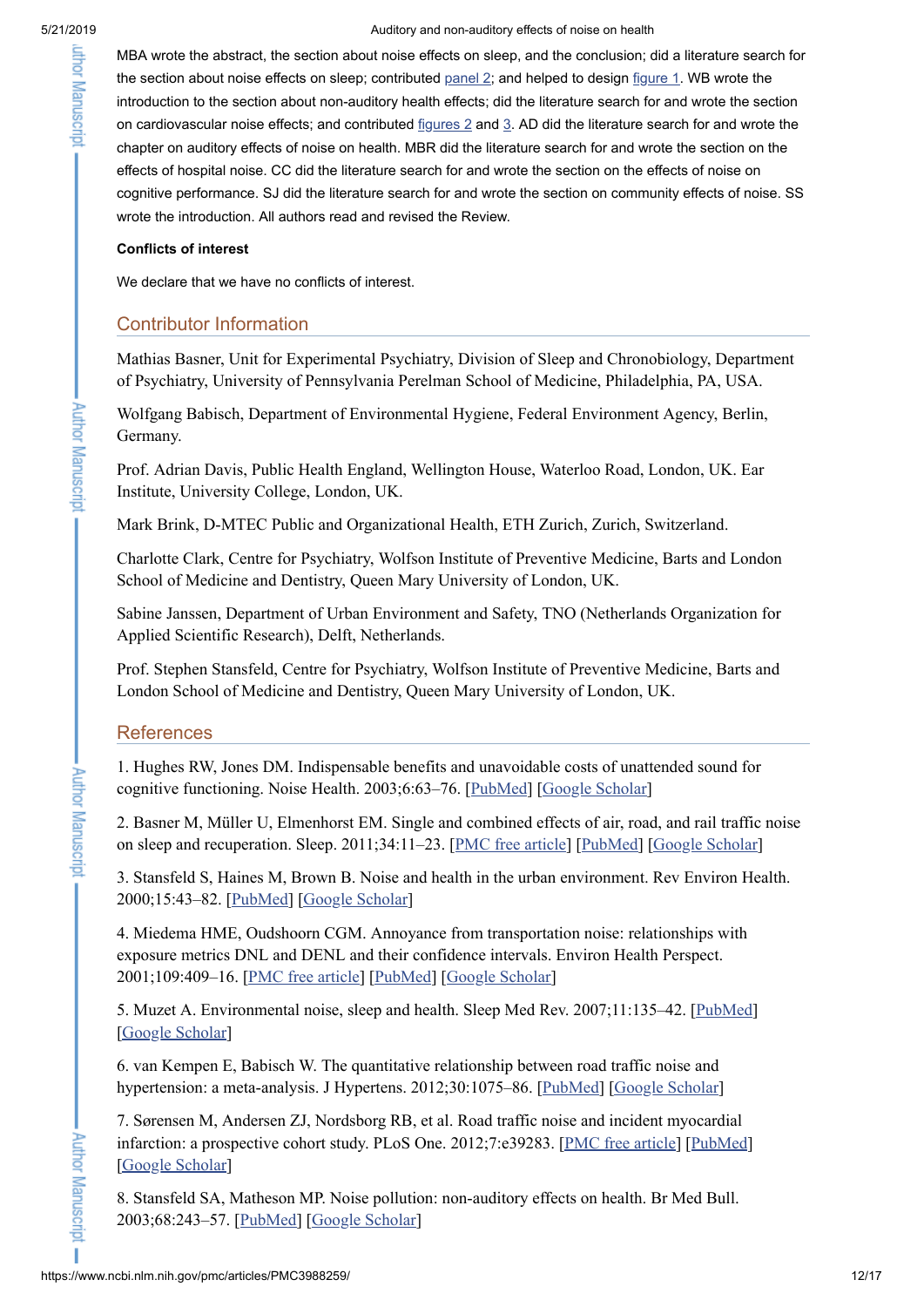. Author Manuscript

**Author Manuscript** 

<span id="page-12-0"></span>9. Babisch W. Exposure to environmental noise: risks for health and the environment. Workshop on "sound level of motor vehicles". Directorate General for Internal Policies of the European Parliament; Brussels: 2012. [accessed July 11, 2013].

[http://www.europarl.europa.eu/document/activities/cont/201205/20120524ATT45762/20120524ATT45](http://www.europarl.europa.eu/document/activities/cont/201205/20120524ATT45762/20120524ATT45762EN.pdf) 762EN.pdf. [Google [Scholar\]](https://scholar.google.com/scholar_lookup?title=Exposure+to+environmental+noise:+risks+for+health+and+the+environment.+Workshop+on+%E2%80%9Csound+level+of+motor+vehicles%E2%80%9D&author=W+Babisch&publication_year=2012&)

<span id="page-12-1"></span>10. Karpa MJ, Gopinath B, Beath K, et al. Associations between hearing impairment and mortality risk in older persons: the Blue Mountains Hearing Study. Ann Epidemiol. 2010;20:452–59. [\[PubMed\]](https://www.ncbi.nlm.nih.gov/pubmed/20470972) [Google [Scholar](https://scholar.google.com/scholar_lookup?journal=Ann+Epidemiol&title=Associations+between+hearing+impairment+and+mortality+risk+in+older+persons:+the+Blue+Mountains+Hearing+Study&author=MJ+Karpa&author=B+Gopinath&author=K+Beath&volume=20&publication_year=2010&pages=452-59&pmid=20470972&)]

<span id="page-12-2"></span>11. Vos T, Flaxman AD, Naghavi M, et al. Years lived with disability (YLDs) for 1160 sequelae of 289 diseases and injuries 1990–2010: a systematic analysis for the Global Burden of Disease Study 2010. Lancet. 2012;380:2163-96. [PMC free [article\]](https://www.ncbi.nlm.nih.gov/pmc/articles/PMC6350784/) [[PubMed\]](https://www.ncbi.nlm.nih.gov/pubmed/23245607) [Google [Scholar](https://scholar.google.com/scholar_lookup?journal=Lancet&title=Years+lived+with+disability+(YLDs)+for+1160+sequelae+of+289+diseases+and+injuries+1990%E2%80%932010:+a+systematic+analysis+for+the+Global+Burden+of+Disease+Study+2010&author=T+Vos&author=AD+Flaxman&author=M+Naghavi&volume=380&publication_year=2012&pages=2163-96&pmid=23245607&)]

<span id="page-12-3"></span>12. Fuente A, Hickson L. Noise-induced hearing loss in Asia. Int J Audiol. 2011;50 (suppl):S3–10. [[PubMed](https://www.ncbi.nlm.nih.gov/pubmed/21288065)] [Google [Scholar](https://scholar.google.com/scholar_lookup?journal=Int+J+Audiol&title=Noise-induced+hearing+loss+in+Asia&author=A+Fuente&author=L+Hickson&volume=50+&issue=suppl&publication_year=2011&pages=S3-10&pmid=21288065&)]

<span id="page-12-4"></span>13. Oishi N, Schacht J. Emerging treatments for noise-induced hearing loss. Expert Opin Emerg Drugs. 2011;16:235–45. [PMC free [article\]](https://www.ncbi.nlm.nih.gov/pmc/articles/PMC3102156/) [\[PubMed](https://www.ncbi.nlm.nih.gov/pubmed/21247358)] [Google [Scholar](https://scholar.google.com/scholar_lookup?journal=Expert+Opin+Emerg+Drugs&title=Emerging+treatments+for+noise-induced+hearing+loss&author=N+Oishi&author=J+Schacht&volume=16&publication_year=2011&pages=235-45&pmid=21247358&)]

<span id="page-12-5"></span>14. Fritschi L, Brown AL, Kim R, Schwela DH, Kephalopoulos S, editors. Burden of disease from environmental noise. Bonn: World Health Organization; 2011. [Google [Scholar](https://scholar.google.com/scholar_lookup?title=Burden+of+disease+from+environmental+noise&publication_year=2011&)]

<span id="page-12-6"></span>15. Davis A, El Refaie A. The epidemiology of tinnitus. In: Tyler R, editor. Tinnitus handbook. Hampshire: Cengage Learning; 2000. pp. 1–23. [Google [Scholar\]](https://scholar.google.com/scholar_lookup?title=Tinnitus+handbook&author=A+Davis&author=A+El+Refaie&publication_year=2000&)

<span id="page-12-7"></span>16. National Institute for Occupational Safety and Health (NIOSH) [accessed July 11, 2013];noise and hearing loss prevention. 2013 <http://www.cdc.gov/niosh/topics/noise/>

<span id="page-12-8"></span>17. Verbeek JH, Kateman E, Morata TC, Dreschler WA, Mischke C. Interventions to prevent occupational noise-induced hearing loss. Cochrane Database Syst Rev. 2012;10:CD006396. [\[PubMed\]](https://www.ncbi.nlm.nih.gov/pubmed/23076923) [Google [Scholar](https://scholar.google.com/scholar_lookup?journal=Cochrane+Database+Syst+Rev&title=Interventions+to+prevent+occupational+noise-induced+hearing+loss&author=JH+Verbeek&author=E+Kateman&author=TC+Morata&author=WA+Dreschler&author=C+Mischke&volume=10&publication_year=2012&pages=CD006396&pmid=23076923&)]

<span id="page-12-9"></span>18. Stationery Office. [accessed July 11, 2013];The Control of Noise at Work Regulations. 2005 [http://www.legislation.gov.uk/uksi/2005/1643/contents/made.](http://www.legislation.gov.uk/uksi/2005/1643/contents/made)

<span id="page-12-10"></span>19. Lutman ME, Davis A, Ferguson M. [accessed July 11, 2013];Epidemiological evidence for the effectiveness of the noise at work regulations. 2008 <http://www.hse.gov.uk/research/rrpdf/rr669.pdf>.

<span id="page-12-11"></span>20. Schmidt JH, Pedersen ER, Juhl PM, et al. Sound exposure of symphony orchestra musicians. Ann Occup Hyg. 2011;55:893–905. [[PubMed\]](https://www.ncbi.nlm.nih.gov/pubmed/21841154) [Google [Scholar\]](https://scholar.google.com/scholar_lookup?journal=Ann+Occup+Hyg&title=Sound+exposure+of+symphony+orchestra+musicians&author=JH+Schmidt&author=ER+Pedersen&author=PM+Juhl&volume=55&publication_year=2011&pages=893-905&pmid=21841154&)

<span id="page-12-12"></span>21. Jansen EJM, Helleman HW, Dreschler WA, de Laat JA. Noise induced hearing loss and other hearing complaints among musicians of symphony orchestras. Int Arch Occup Environ Health. 2009;82:153–64. [[PubMed](https://www.ncbi.nlm.nih.gov/pubmed/18404276)] [Google [Scholar](https://scholar.google.com/scholar_lookup?journal=Int+Arch+Occup+Environ+Health&title=Noise+induced+hearing+loss+and+other+hearing+complaints+among+musicians+of+symphony+orchestras&author=EJM+Jansen&author=HW+Helleman&author=WA+Dreschler&author=JA+de+Laat&volume=82&publication_year=2009&pages=153-64&pmid=18404276&)]

<span id="page-12-13"></span>22. Muhr P, Rosenhall U. The influence of military service on auditory health and the efficacy of a Hearing Conservation Program. Noise Health. 2011;13:320-27. [[PubMed](https://www.ncbi.nlm.nih.gov/pubmed/21768736)] [Google [Scholar](https://scholar.google.com/scholar_lookup?journal=Noise+Health&title=The+influence+of+military+service+on+auditory+health+and+the+efficacy+of+a+Hearing+Conservation+Program&author=P+Muhr&author=U+Rosenhall&volume=13&publication_year=2011&pages=320-27&pmid=21768736&)]

<span id="page-12-14"></span>23. Yankaskas K. Prelude: noise-induced tinnitus and hearing loss in the military. Hear Res. 2013;295:3–8. [[PubMed](https://www.ncbi.nlm.nih.gov/pubmed/22575206)] [Google [Scholar\]](https://scholar.google.com/scholar_lookup?journal=Hear+Res&title=Prelude:+noise-induced+tinnitus+and+hearing+loss+in+the+military&author=K+Yankaskas&volume=295&publication_year=2013&pages=3-8&pmid=22575206&)

<span id="page-12-15"></span>24. Smith PA, Davis A, Ferguson M, Lutman ME. The prevalence and type of social noise exposure in young adults in England. Noise Health. 2000;2:41–56. [[PubMed](https://www.ncbi.nlm.nih.gov/pubmed/12689478)] [Google [Scholar](https://scholar.google.com/scholar_lookup?journal=Noise+Health&title=The+prevalence+and+type+of+social+noise+exposure+in+young+adults+in+England&author=PA+Smith&author=A+Davis&author=M+Ferguson&author=ME+Lutman&volume=2&publication_year=2000&pages=41-56&pmid=12689478&)]

<span id="page-12-16"></span>25. Scientific Committee on Emerging and Newly Identified Health Risks (SCENIHR) of the European Commission. [accessed July 11, 2013];Potential health risks of exposure to noise from personal music players and mobile phones including a music playing function. 2008 [http://ec.europa.eu/health/ph\\_risk/committees/04\\_scenihr/docs/scenihr\\_o\\_017.pdf](http://ec.europa.eu/health/ph_risk/committees/04_scenihr/docs/scenihr_o_017.pdf).

<span id="page-12-17"></span>26. Twardella D, Perez Alvarez C, Steffens T, Fromme H, Raab U. Hearing loss in adolescents due to leisure noise. The OHRKAN study. Bundesgesundheitsbla. 2011;54:965-71. [[PubMed\]](https://www.ncbi.nlm.nih.gov/pubmed/21800245) [Google [Scholar](https://scholar.google.com/scholar_lookup?journal=Bundesgesundheitsbla&title=Hearing+loss+in+adolescents+due+to+leisure+noise.+The+OHRKAN+study&author=D+Twardella&author=C+Perez+Alvarez&author=T+Steffens&author=H+Fromme&author=U+Raab&volume=54&publication_year=2011&pages=965-71&)]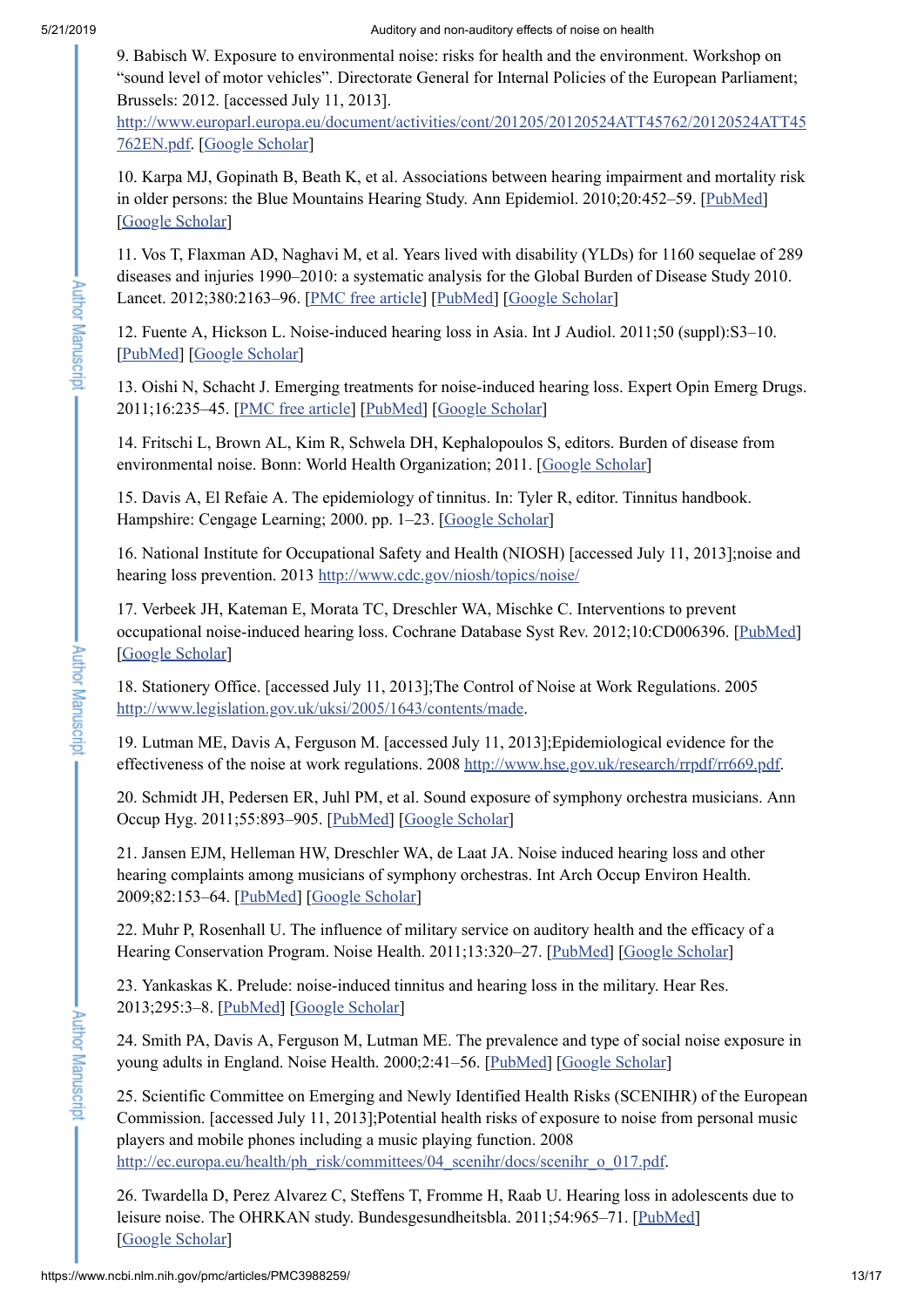<span id="page-13-0"></span>27. Liang MJ, Zhao F, French D, Zheng YQ. Characteristics of noise-canceling headphones to reduce the hearing hazard for MP3 users. J Acoust Soc Am. 2012;131:4526–34. [\[PubMed](https://www.ncbi.nlm.nih.gov/pubmed/22712926)] [Google [Scholar\]](https://scholar.google.com/scholar_lookup?journal=J+Acoust+Soc+Am&title=Characteristics+of+noise-canceling+headphones+to+reduce+the+hearing+hazard+for+MP3+users&author=MJ+Liang&author=F+Zhao&author=D+French&author=YQ+Zheng&volume=131&publication_year=2012&pages=4526-34&pmid=22712926&)

<span id="page-13-1"></span>28. Ecob R, Russ S, Davis A. BMI over the lifecourse and hearing ability at age 45 years: a population based study. Longit Life Course Stud. 2011;2:242–59. [Google [Scholar](https://scholar.google.com/scholar_lookup?journal=Longit+Life+Course+Stud&title=BMI+over+the+lifecourse+and+hearing+ability+at+age+45+years:+a+population+based+study&author=R+Ecob&author=S+Russ&author=A+Davis&volume=2&publication_year=2011&pages=242-59&)]

<span id="page-13-2"></span>29. Davis A, Smith P, Ferguson M, Stephens D, Gianopoulos I. Acceptability, benefit and costs of early screening for hearing disability: a study of potential screening tests and models. Health Technol Assess. 2007;11:1–294. [[PubMed\]](https://www.ncbi.nlm.nih.gov/pubmed/17927921) [Google [Scholar](https://scholar.google.com/scholar_lookup?journal=Health+Technol+Assess&title=Acceptability,+benefit+and+costs+of+early+screening+for+hearing+disability:+a+study+of+potential+screening+tests+and+models&author=A+Davis&author=P+Smith&author=M+Ferguson&author=D+Stephens&author=I+Gianopoulos&volume=11&publication_year=2007&pages=1-294&)]

<span id="page-13-3"></span>30. Kujawa SG, Liberman MC. Acceleration of age-related hearing loss by early noise exposure: evidence of a misspent youth. J Neurosci. 2006;26:2115–23. [PMC free [article](https://www.ncbi.nlm.nih.gov/pmc/articles/PMC1855187/)] [[PubMed](https://www.ncbi.nlm.nih.gov/pubmed/16481444)] [Google [Scholar](https://scholar.google.com/scholar_lookup?journal=J+Neurosci&title=Acceleration+of+age-related+hearing+loss+by+early+noise+exposure:+evidence+of+a+misspent+youth&author=SG+Kujawa&author=MC+Liberman&volume=26&publication_year=2006&pages=2115-23&pmid=16481444&)]

<span id="page-13-4"></span>31. Campo P, Venet T, Rumeau C, et al. Impact of noise or styrene exposure on the kinetics of presbycusis. Hear Res. 2011;280:122–32. [\[PubMed\]](https://www.ncbi.nlm.nih.gov/pubmed/21616132) [Google [Scholar\]](https://scholar.google.com/scholar_lookup?journal=Hear+Res&title=Impact+of+noise+or+styrene+exposure+on+the+kinetics+of+presbycusis&author=P+Campo&author=T+Venet&author=C+Rumeau&volume=280&publication_year=2011&pages=122-32&pmid=21616132&)

<span id="page-13-5"></span>32. Sliwinska-Kowalska M. Contribution of genetic factors to noise-induced hearing loss. In: Griefahn B, editor. 10th international congress on noise as a public health problem of the international commission on biological effects of noise; London, UK. 2011. [accessed July 11, 2013]. [http://www.icben.org/proceedings.html.](http://www.icben.org/proceedings.html) [Google [Scholar\]](https://scholar.google.com/scholar?q=Sliwinska-Kowalska+M+Contribution+of+genetic+factors+to+noise-induced+hearing+loss+Griefahn+B+10th+international+congress+on+noise+as+a+public+health+problem+of+the+international+commission+on+biological+effects+of+noise+London,+UK+2011+http://www.icben.org/proceedings.html+accessed+July+11,+2013+)

<span id="page-13-6"></span>33. Chen W, Jongkamonwiwat N, Abbas L, et al. Restoration of auditory evoked responses by human ES-cell-derived otic progenitors. Nature. 2012;490:278–82. [PMC free [article\]](https://www.ncbi.nlm.nih.gov/pmc/articles/PMC3480718/) [[PubMed\]](https://www.ncbi.nlm.nih.gov/pubmed/22972191) [Google [Scholar](https://scholar.google.com/scholar_lookup?journal=Nature&title=Restoration+of+auditory+evoked+responses+by+human+ES-cell-derived+otic+progenitors&author=W+Chen&author=N+Jongkamonwiwat&author=L+Abbas&volume=490&publication_year=2012&pages=278-82&pmid=22972191&)]

<span id="page-13-7"></span>34. Campo P, Maguin K, Gabriel S, et al. Combined exposure to noise and ototoxic substances. [accessed July 11, 2013];European Agency for Safety and Health at Work (EU-OSHA) 2009 [https://osha.europa.eu/en/publications/literature\\_reviews/combined-exposure-to-noise-and-ototoxic](https://osha.europa.eu/en/publications/literature_reviews/combined-exposure-to-noise-and-ototoxic-substances)substances.

<span id="page-13-8"></span>35. Johnson A-C, Morata TC. The Nordic Expert Group for Criteria Documentation of Health Risks from Chemicals: Occupational exposure to chemicals and hearing impairment. Gothenburg, Sweden: 2010. [accessed July 11, 2013].

[https://gupea.ub.gu.se/bitstream/2077/23240/1/gupea\\_2077\\_23240\\_1.pdf.](https://gupea.ub.gu.se/bitstream/2077/23240/1/gupea_2077_23240_1.pdf) [Google [Scholar\]](https://scholar.google.com/scholar_lookup?title=The+Nordic+Expert+Group+for+Criteria+Documentation+of+Health+Risks+from+Chemicals:+Occupational+exposure+to+chemicals+and+hearing+impairment&author=A-C+Johnson&author=TC+Morata&publication_year=2010&)

<span id="page-13-9"></span>36. Le Prell CG, Dolan DF, Bennett DC, Boxer PA. Nutrient plasma levels achieved during treatment that reduces noise-induced hearing loss. Transl Res. 2011;158:54–70. [PMC free [article](https://www.ncbi.nlm.nih.gov/pmc/articles/PMC3125531/)] [\[PubMed\]](https://www.ncbi.nlm.nih.gov/pubmed/21708356) [Google [Scholar](https://scholar.google.com/scholar_lookup?journal=Transl+Res&title=Nutrient+plasma+levels+achieved+during+treatment+that+reduces+noise-induced+hearing+loss&author=CG+Le+Prell&author=DF+Dolan&author=DC+Bennett&author=PA+Boxer&volume=158&publication_year=2011&pages=54-70&pmid=21708356&)]

<span id="page-13-10"></span>37. Le Prell CG, Spankovich C. Healthy diets and dietary supplements: recent changes in how we might think about hearing conservation. In: Griefahn B, editor. 10th International Congress on Noise as a Public Health Problem of the International Commission on Biological Effects of Noise; London, UK. 2011. [accessed July 11, 2013]. [http://www.icben.org/proceedings.html.](http://www.icben.org/proceedings.html) [Google [Scholar\]](https://scholar.google.com/scholar?q=Le+Prell+CG+Spankovich+C+Healthy+diets+and+dietary+supplements:+recent+changes+in+how+we+might+think+about+hearing+conservation+Griefahn+B+10th+International+Congress+on+Noise+as+a+Public+Health+Problem+of+the+International+Commission+on+Biological+Effects+of+Noise+London,+UK+2011+http://www.icben.org/proceedings.html+accessed+July+11,+2013+)

<span id="page-13-11"></span>38. Campbell KCM. Oral pharmacologic otoprotective agents to prevent noise-induced hearing loss (NOISE-INDUCED HEARING LOSS): when dietary concentration isn't enough. In: Griefahn B, editor. 10th International Congress on Noise as a Public Health Problem of the International Commission on Biological Effects of Noise; London, UK. 2011. [accessed July 11, 2013]. [http://www.icben.org/proceedings.html.](http://www.icben.org/proceedings.html) [Google [Scholar\]](https://scholar.google.com/scholar?q=Campbell+KCM+Oral+pharmacologic+otoprotective+agents+to+prevent+noise-induced+hearing+loss+(NOISE-INDUCED+HEARING+LOSS):+when+dietary+concentration+isn%E2%80%99t+enough+Griefahn+B+10th+International+Congress+on+Noise+as+a+Public+Health+Problem+of+the+International+Commission+on+Biological+Effects+of+Noise+London,+UK+2011+http://www.icben.org/proceedings.html+accessed+July+11,+2013+)

<span id="page-13-12"></span>39. Lutman ME, Hall AJ. Novel methods for early identification of noise-induced hearing loss. Sudbury: HSE Books; 2000. [Google [Scholar](https://scholar.google.com/scholar_lookup?title=Novel+methods+for+early+identification+of+noise-induced+hearing+loss&author=ME+Lutman&author=AJ+Hall&publication_year=2000&)]

<span id="page-13-13"></span>40. Lapsley Miller JA, Marshall L, Heller LM, Hughes LM. Low-level otoacoustic emissions may predict susceptibility to noise-induced hearing loss. J Acoust Soc Am. 2006;120:280-96. [\[PubMed](https://www.ncbi.nlm.nih.gov/pubmed/16875225)] [Google [Scholar](https://scholar.google.com/scholar_lookup?journal=J+Acoust+Soc+Am&title=Low-level+otoacoustic+emissions+may+predict+susceptibility+to+noise-induced+hearing+loss&author=JA+Lapsley+Miller&author=L+Marshall&author=LM+Heller&author=LM+Hughes&volume=120&publication_year=2006&pages=280-96&pmid=16875225&)]

<span id="page-13-14"></span>41. Ohrstrom E, Skanberg A, Svensson H, Gidlof-Gunnarsson A. Effects of road traffic noise and the benefit of access to quietness. J Sound Vibrat. 2006;295:40–59. [Google [Scholar\]](https://scholar.google.com/scholar_lookup?journal=J+Sound+Vibrat&title=Effects+of+road+traffic+noise+and+the+benefit+of+access+to+quietness&author=E+Ohrstrom&author=A+Skanberg&author=H+Svensson&author=A+Gidlof-Gunnarsson&volume=295&publication_year=2006&pages=40-59&)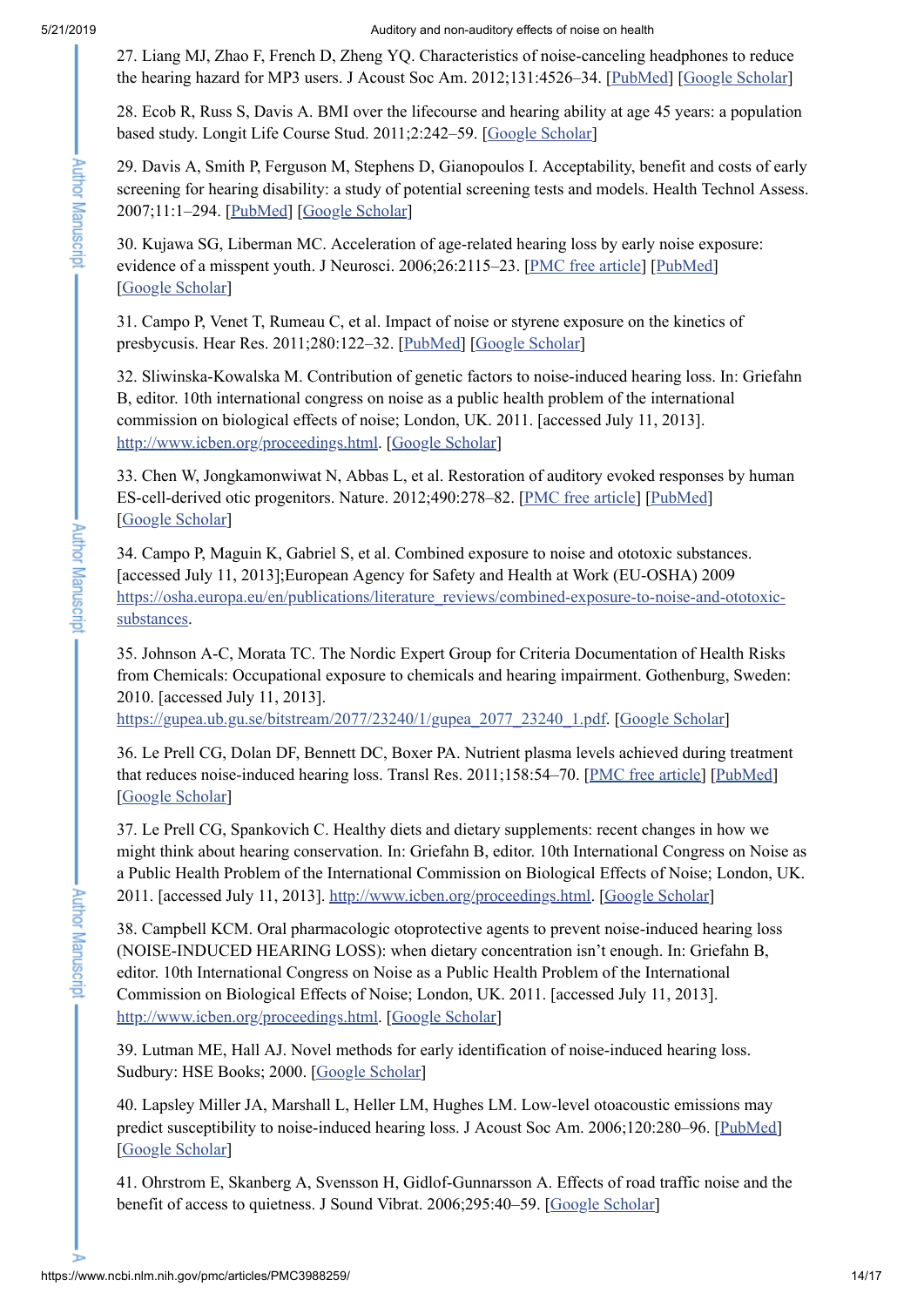<span id="page-14-0"></span>42. Fields JM, De Jong RG, Gjestland T, et al. Standardized general-purpose noise reaction questions for community noise surveys: research and a recommendation. J Sound Vibrat. 2001;242:641–79. [Google [Scholar](https://scholar.google.com/scholar_lookup?journal=J+Sound+Vibrat&title=Standardized+general-purpose+noise+reaction+questions+for+community+noise+surveys:+research+and+a+recommendation&author=JM+Fields&author=RG+De+Jong&author=T+Gjestland&volume=242&publication_year=2001&pages=641-79&)]

<span id="page-14-1"></span>43. Fidell S, Mestre V, Schomer P, et al. A first-principles model for estimating the prevalence of annoyance with aircraft noise exposure. J Acoust Soc Am. 2011;130:791–806. [\[PubMed](https://www.ncbi.nlm.nih.gov/pubmed/21877795)] [Google [Scholar](https://scholar.google.com/scholar_lookup?journal=J+Acoust+Soc+Am&title=A+first-principles+model+for+estimating+the+prevalence+of+annoyance+with+aircraft+noise+exposure&author=S+Fidell&author=V+Mestre&author=P+Schomer&volume=130&publication_year=2011&pages=791-806&pmid=21877795&)]

<span id="page-14-2"></span>44. Janssen SA, Vos H, Eisses AR, Pedersen E. A comparison between exposure-response relationships for wind turbine annoyance and annoyance due to other noise sources. J Acoust Soc Am. 2011;130:3746–53. [\[PubMed](https://www.ncbi.nlm.nih.gov/pubmed/22225031)] [Google [Scholar](https://scholar.google.com/scholar_lookup?journal=J+Acoust+Soc+Am&title=A+comparison+between+exposure-response+relationships+for+wind+turbine+annoyance+and+annoyance+due+to+other+noise+sources&author=SA+Janssen&author=H+Vos&author=AR+Eisses&author=E+Pedersen&volume=130&publication_year=2011&pages=3746-53&pmid=22225031&)]

<span id="page-14-3"></span>45. Babisch W. Cardiovascular effects of noise. In: Nriagu JO, editor. Encyclopedia of Environmental Health. Burlington: Elsevier; 2011. pp. 532–42. [Google [Scholar\]](https://scholar.google.com/scholar_lookup?title=Encyclopedia+of+Environmental+Health&author=W+Babisch&publication_year=2011&)

<span id="page-14-4"></span>46. Lusk SL, Gillespie B, Hagerty BM, Ziemba RA. Acute effects of noise on blood pressure and heart rate. Arch Environ Health. 2004;59:392–99. [[PubMed](https://www.ncbi.nlm.nih.gov/pubmed/16268115)] [Google [Scholar](https://scholar.google.com/scholar_lookup?journal=Arch+Environ+Health&title=Acute+effects+of+noise+on+blood+pressure+and+heart+rate&author=SL+Lusk&author=B+Gillespie&author=BM+Hagerty&author=RA+Ziemba&volume=59&publication_year=2004&pages=392-99&pmid=16268115&)]

<span id="page-14-5"></span>47. Babisch W. Cardiovascular effects of noise. Editorial. Noise Health. 2011;13:201–04. [\[PubMed](https://www.ncbi.nlm.nih.gov/pubmed/21537102)] [Google [Scholar](https://scholar.google.com/scholar_lookup?journal=Noise+Health&title=Cardiovascular+effects+of+noise.+Editorial&author=W+Babisch&volume=13&publication_year=2011&pages=201-04&pmid=21537102&)]

<span id="page-14-6"></span>48. van Kempen EEMM, Kruize H, Boshuizen HC, Ameling CB, Staatsen BAM, de Hollander AEM. The association between noise exposure and blood pressure and ischemic heart disease: a metaanalysis. Environ Health Perspect. 2002;110:307-17. [PMC free [article\]](https://www.ncbi.nlm.nih.gov/pmc/articles/PMC1240772/) [\[PubMed](https://www.ncbi.nlm.nih.gov/pubmed/11882483)] [Google [Scholar](https://scholar.google.com/scholar_lookup?journal=Environ+Health+Perspect&title=The+association+between+noise+exposure+and+blood+pressure+and+ischemic+heart+disease:+a+meta-analysis&author=EEMM+van+Kempen&author=H+Kruize&author=HC+Boshuizen&author=CB+Ameling&author=BAM+Staatsen&volume=110&publication_year=2002&pages=307-17&pmid=11882483&)]

49. Tomei G, Fioravanti M, Cerratti D, et al. Occupational exposure to noise and the cardiovascular system: a meta-analysis. Sci Total Environ. 2010;408:681–89. [\[PubMed](https://www.ncbi.nlm.nih.gov/pubmed/19931119)] [Google [Scholar](https://scholar.google.com/scholar_lookup?journal=Sci+Total+Environ&title=Occupational+exposure+to+noise+and+the+cardiovascular+system:+a+meta-analysis&author=G+Tomei&author=M+Fioravanti&author=D+Cerratti&volume=408&publication_year=2010&pages=681-89&pmid=19931119&)]

<span id="page-14-7"></span>50. Davies H, van Kamp IV. Noise and cardiovascular disease: a review of the literature 2008–2011. Noise Health. 2012;14:287–91. [[PubMed\]](https://www.ncbi.nlm.nih.gov/pubmed/23257579) [Google [Scholar\]](https://scholar.google.com/scholar_lookup?journal=Noise+Health&title=Noise+and+cardiovascular+disease:+a+review+of+the+literature+2008%E2%80%932011&author=H+Davies&author=IV+van+Kamp&volume=14&publication_year=2012&pages=287-91&pmid=23257579&)

<span id="page-14-8"></span>51. Huss A, Spoerri A, Egger M, Röösli M for the Swiss National Cohort Study Group. Aircraft noise, air pollution, and mortality from myocardial infarction. Epidemiology. 2010;21:829–36. [[PubMed](https://www.ncbi.nlm.nih.gov/pubmed/20881600)] [Google [Scholar](https://scholar.google.com/scholar_lookup?journal=Epidemiology&title=Aircraft+noise,+air+pollution,+and+mortality+from+myocardial+infarction&author=A+Huss&author=A+Spoerri&author=M+Egger&author=M+R%C3%B6%C3%B6sli&volume=21&publication_year=2010&pages=829-36&pmid=20881600&)]

52. Sørensen M, Hvidberg M, Andersen ZJ, et al. Road traffic noise and stroke: a prospective cohort study. Eur Heart J. 2011;32:737–44. [[PubMed](https://www.ncbi.nlm.nih.gov/pubmed/21266374)] [Google [Scholar](https://scholar.google.com/scholar_lookup?journal=Eur+Heart+J&title=Road+traffic+noise+and+stroke:+a+prospective+cohort+study&author=M+S%C3%B8rensen&author=M+Hvidberg&author=ZJ+Andersen&volume=32&publication_year=2011&pages=737-44&pmid=21266374&)]

<span id="page-14-9"></span>53. Gan WQ, Davies HW, Koehoorn M, Brauer M. Association of long-term exposure to community noise and traffic-related air pollution with coronary heart disease mortality. Am J Epidemiol. 2012;175:898–906. [[PubMed\]](https://www.ncbi.nlm.nih.gov/pubmed/22491084) [Google [Scholar\]](https://scholar.google.com/scholar_lookup?journal=Am+J+Epidemiol&title=Association+of+long-term+exposure+to+community+noise+and+traffic-related+air+pollution+with+coronary+heart+disease+mortality&author=WQ+Gan&author=HW+Davies&author=M+Koehoorn&author=M+Brauer&volume=175&publication_year=2012&pages=898-906&pmid=22491084&)

<span id="page-14-10"></span>54. Babisch W, Kamp I. Exposure-response relationship of the association between aircraft noise and the risk of hypertension. Noise Health. 2009;11:161–68. [[PubMed\]](https://www.ncbi.nlm.nih.gov/pubmed/19602770) [Google [Scholar\]](https://scholar.google.com/scholar_lookup?journal=Noise+Health&title=Exposure-response+relationship+of+the+association+between+aircraft+noise+and+the+risk+of+hypertension&author=W+Babisch&author=I+Kamp&volume=11&publication_year=2009&pages=161-68&pmid=19602770&)

<span id="page-14-11"></span>55. Babisch W. Road traffic noise and cardiovascular risk. Noise Health. 2008;10:27–33. [\[PubMed](https://www.ncbi.nlm.nih.gov/pubmed/18270405)] [Google [Scholar](https://scholar.google.com/scholar_lookup?journal=Noise+Health&title=Road+traffic+noise+and+cardiovascular+risk&author=W+Babisch&volume=10&publication_year=2008&pages=27-33&pmid=18270405&)]

<span id="page-14-12"></span>56. Evans GW. Child development and the physical environment. Annu Rev Psychol. 2006;57:423–51. [[PubMed](https://www.ncbi.nlm.nih.gov/pubmed/16318602)] [Google [Scholar](https://scholar.google.com/scholar_lookup?journal=Annu+Rev+Psychol&title=Child+development+and+the+physical+environment&author=GW+Evans&volume=57&publication_year=2006&pages=423-51&pmid=16318602&)]

<span id="page-14-13"></span>57. Evans G, Hygge S. Noise and performance in adults and children. In: Luxon L, Prasher D, editors. Noise and its effects. London: Whurr Publishers; 2007. [Google [Scholar\]](https://scholar.google.com/scholar_lookup?title=Noise+and+its+effects&author=G+Evans&author=S+Hygge&publication_year=2007&)

<span id="page-14-14"></span>58. Hygge S, Evans GW, Bullinger M. A prospective study of some effects of aircraft noise on cognitive performance in schoolchildren. Psychol Sci. 2002;13:469–74. [\[PubMed](https://www.ncbi.nlm.nih.gov/pubmed/12219816)] [Google [Scholar\]](https://scholar.google.com/scholar_lookup?journal=Psychol+Sci&title=A+prospective+study+of+some+effects+of+aircraft+noise+on+cognitive+performance+in+schoolchildren&author=S+Hygge&author=GW+Evans&author=M+Bullinger&volume=13&publication_year=2002&pages=469-74&pmid=12219816&)

<span id="page-14-16"></span>59. Bronzaft AL. The effect of a noise abatement program on reading ability. J Environ Psychol. 1981;1:215–22. [Google [Scholar\]](https://scholar.google.com/scholar_lookup?journal=J+Environ+Psychol&title=The+effect+of+a+noise+abatement+program+on+reading+ability&author=AL+Bronzaft&volume=1&publication_year=1981&pages=215-22&)

<span id="page-14-15"></span>60. Lercher P, Evans GW, Meis M. Ambient noise and cognitive processes among primary schoolchildren. Environ Behav. 2003;35:725–35. [Google [Scholar](https://scholar.google.com/scholar_lookup?journal=Environ+Behav&title=Ambient+noise+and+cognitive+processes+among+primary+schoolchildren&author=P+Lercher&author=GW+Evans&author=M+Meis&volume=35&publication_year=2003&pages=725-35&)]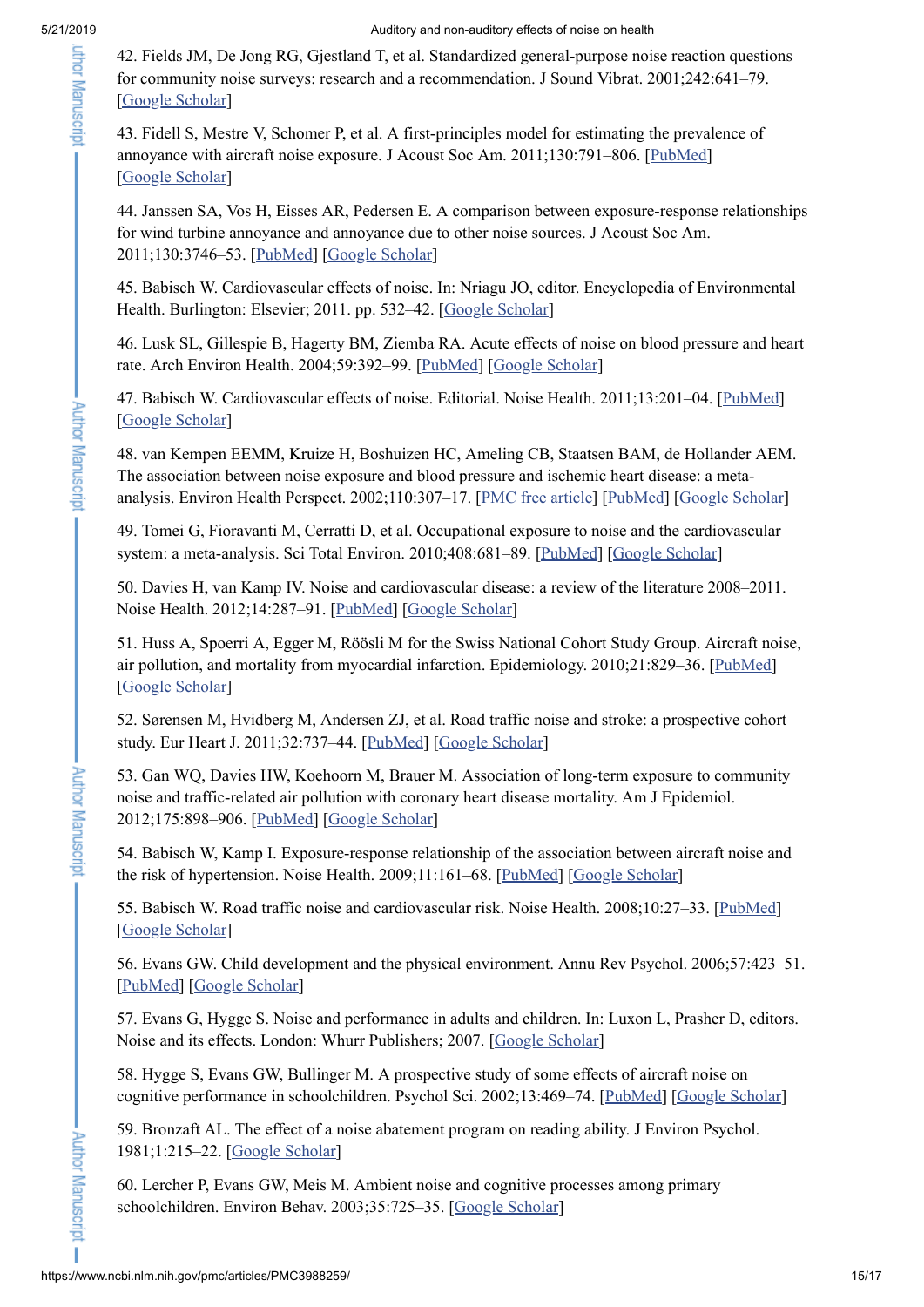Author Manuscript

**Author Manuscript** 

<span id="page-15-0"></span>61. Stansfeld SA, Berglund B, Clark C, et al. for the RANCH study team. Aircraft and road traffic noise and children's cognition and health: a cross-national study. Lancet. 2005;365:1942–49. [[PubMed](https://www.ncbi.nlm.nih.gov/pubmed/15936421)] [Google [Scholar](https://scholar.google.com/scholar_lookup?journal=Lancet&title=Aircraft+and+road+traffic+noise+and+children%E2%80%99s+cognition+and+health:+a+cross-national+study&author=SA+Stansfeld&author=B+Berglund&author=C+Clark&volume=365&publication_year=2005&pages=1942-49&pmid=15936421&)]

<span id="page-15-1"></span>62. Clark C, Martin R, van Kempen E, et al. Exposure-effect relations between aircraft and road traffic noise exposure at school and reading comprehension: the RANCH project. Am J Epidemiol. 2006;163:27–37. [[PubMed](https://www.ncbi.nlm.nih.gov/pubmed/16306314)] [Google [Scholar](https://scholar.google.com/scholar_lookup?journal=Am+J+Epidemiol&title=Exposure-effect+relations+between+aircraft+and+road+traffic+noise+exposure+at+school+and+reading+comprehension:+the+RANCH+project&author=C+Clark&author=R+Martin&author=E+van+Kempen&volume=163&publication_year=2006&pages=27-37&pmid=16306314&)]

<span id="page-15-2"></span>63. Berglund B, Lindvall T, Schwela DH. Guidelines for Community Noise. World Health Organization (WHO); Geneva: 1999. [accessed July 11, 2013]. [http://whqlibdoc.who.int/hq/1999/a68672.pdf.](http://whqlibdoc.who.int/hq/1999/a68672.pdf) [Google [Scholar\]](https://scholar.google.com/scholar_lookup?title=Guidelines+for+Community+Noise&author=B+Berglund&author=T+Lindvall&author=DH+Schwela&publication_year=1999&)

<span id="page-15-3"></span>64. Dang-Vu TT, McKinney SM, Buxton OM, Solet JM, Ellenbogen JM. Spontaneous brain rhythms predict sleep stability in the face of noise. Curr Biol. 2010;20:R626–27. [\[PubMed](https://www.ncbi.nlm.nih.gov/pubmed/20692606)] [Google [Scholar\]](https://scholar.google.com/scholar_lookup?journal=Curr+Biol&title=Spontaneous+brain+rhythms+predict+sleep+stability+in+the+face+of+noise&author=TT+Dang-Vu&author=SM+McKinney&author=OM+Buxton&author=JM+Solet&author=JM+Ellenbogen&volume=20&publication_year=2010&pages=R626-27&pmid=20692606&)

<span id="page-15-4"></span>65. Basner M, Samel A, Isermann U. Aircraft noise effects on sleep: application of the results of a large polysomnographic field study. J Acoust Soc Am. 2006;119:2772–84. [[PubMed\]](https://www.ncbi.nlm.nih.gov/pubmed/16708935) [Google [Scholar\]](https://scholar.google.com/scholar_lookup?journal=J+Acoust+Soc+Am&title=Aircraft+noise+effects+on+sleep:+application+of+the+results+of+a+large+polysomnographic+field+study&author=M+Basner&author=A+Samel&author=U+Isermann&volume=119&publication_year=2006&pages=2772-84&pmid=16708935&)

<span id="page-15-5"></span>66. Basner M, Müller U, Griefahn B. Practical guidance for risk assessment of traffic noise effects on sleep. Appl Acoust. 2010;71:518–22. [Google [Scholar](https://scholar.google.com/scholar_lookup?journal=Appl+Acoust&title=Practical+guidance+for+risk+assessment+of+traffic+noise+effects+on+sleep&author=M+Basner&author=U+M%C3%BCller&author=B+Griefahn&volume=71&publication_year=2010&pages=518-22&)]

<span id="page-15-6"></span>67. Brink M, Basner M, Schierz C, et al. Determining physiological reaction probabilities to noise events during sleep. Somnologie. 2009;13:236–43. [Google [Scholar\]](https://scholar.google.com/scholar_lookup?journal=Somnologie&title=Determining+physiological+reaction+probabilities+to+noise+events+during+sleep&author=M+Brink&author=M+Basner&author=C+Schierz&volume=13&publication_year=2009&pages=236-43&)

<span id="page-15-7"></span>68. Cassel W, Ploch T, Griefahn B, et al. Disturbed sleep in obstructive sleep apnea expressed in a single index of sleep disturbance (SDI) Somnologie. 2008;12:158–64. [Google [Scholar](https://scholar.google.com/scholar_lookup?journal=Somnologie&title=Disturbed+sleep+in+obstructive+sleep+apnea+expressed+in+a+single+index+of+sleep+disturbance+(SDI)&author=W+Cassel&author=T+Ploch&author=B+Griefahn&volume=12&publication_year=2008&pages=158-64&)]

<span id="page-15-8"></span>69. Basner M. Nocturnal aircraft noise increases objectively assessed daytime sleepiness. Somnologie. 2008;12:110–17. [Google [Scholar](https://scholar.google.com/scholar_lookup?journal=Somnologie&title=Nocturnal+aircraft+noise+increases+objectively+assessed+daytime+sleepiness&author=M+Basner&volume=12&publication_year=2008&pages=110-17&)]

<span id="page-15-9"></span>70. Elmenhorst EM, Elmenhorst D, Wenzel J, et al. Effects of nocturnal aircraft noise on cognitive performance in the following morning: dose-response relationships in laboratory and field. Int Arch Occup Environ Health. 2010;83:743–51. [[PubMed](https://www.ncbi.nlm.nih.gov/pubmed/20143082)] [Google [Scholar](https://scholar.google.com/scholar_lookup?journal=Int+Arch+Occup+Environ+Health&title=Effects+of+nocturnal+aircraft+noise+on+cognitive+performance+in+the+following+morning:+dose-response+relationships+in+laboratory+and+field&author=EM+Elmenhorst&author=D+Elmenhorst&author=J+Wenzel&volume=83&publication_year=2010&pages=743-51&pmid=20143082&)]

<span id="page-15-10"></span>71. Jarup L, Babisch W, Houthuijs D, et al. the HYENA study team. Hypertension and exposure to noise near airports: the HYENA study. Environ Health Perspect. 2008;116:329-33. [PMC free [article](https://www.ncbi.nlm.nih.gov/pmc/articles/PMC2265027/)] [[PubMed](https://www.ncbi.nlm.nih.gov/pubmed/18335099)] [Google [Scholar](https://scholar.google.com/scholar_lookup?journal=Environ+Health+Perspect&title=Hypertension+and+exposure+to+noise+near+airports:+the+HYENA+study&author=L+Jarup&author=W+Babisch&author=D+Houthuijs&volume=116&publication_year=2008&pages=329-33&pmid=18335099&)]

<span id="page-15-11"></span>72. Night noise guidelines for Europe. World Health Organisation (WHO); Copenhagen, Denmark: 2009. [accessed July 11, 2013].

http://www.euro.who.int/\_data/assets/pdf\_file/0017/43316/E92845.pdf. [Google [Scholar](https://scholar.google.com/scholar?q=Night+noise+guidelines+for+Europe+World+Health+Organisation+(WHO)+Copenhagen,+Denmark+2009+http://www.euro.who.int/__data/assets/pdf_file/0017/43316/E92845.pdf+accessed+July+11,+2013+)]

<span id="page-15-12"></span>73. Busch-Vishniac IJ, West JE, Barnhill C, Hunter T, Orellana D, Chivukula R. Noise levels in Johns Hopkins Hospital. J Acoust Soc Am. 2005;118:3629–45. [\[PubMed\]](https://www.ncbi.nlm.nih.gov/pubmed/16419808) [Google [Scholar\]](https://scholar.google.com/scholar_lookup?journal=J+Acoust+Soc+Am&title=Noise+levels+in+Johns+Hopkins+Hospital&author=IJ+Busch-Vishniac&author=JE+West&author=C+Barnhill&author=T+Hunter&author=D+Orellana&volume=118&publication_year=2005&pages=3629-45&pmid=16419808&)

<span id="page-15-13"></span>74. Hagerman I, Rasmanis G, Blomkvist V, Ulrich R, Eriksen CA, Theorell T. Influence of intensive coronary care acoustics on the quality of care and physiological state of patients. Int J Cardiol. 2005;98:267–70. [[PubMed](https://www.ncbi.nlm.nih.gov/pubmed/15686777)] [Google [Scholar](https://scholar.google.com/scholar_lookup?journal=Int+J+Cardiol&title=Influence+of+intensive+coronary+care+acoustics+on+the+quality+of+care+and+physiological+state+of+patients&author=I+Hagerman&author=G+Rasmanis&author=V+Blomkvist&author=R+Ulrich&author=CA+Eriksen&volume=98&publication_year=2005&pages=267-70&pmid=15686777&)]

<span id="page-15-14"></span>75. Parthasarathy S, Tobin MJ. Sleep in the intensive care unit. Intensive Care Med. 2004;30:197–206. [[PubMed](https://www.ncbi.nlm.nih.gov/pubmed/14564378)] [Google [Scholar](https://scholar.google.com/scholar_lookup?journal=Intensive+Care+Med&title=Sleep+in+the+intensive+care+unit&author=S+Parthasarathy&author=MJ+Tobin&volume=30&publication_year=2004&pages=197-206&pmid=14564378&)]

<span id="page-15-15"></span>76. Xie H, Kang J, Mills GH. Clinical review: The impact of noise on patients' sleep and the effectiveness of noise reduction strategies in intensive care units. Crit Care. 2009;13:208. [PMC free [article\]](https://www.ncbi.nlm.nih.gov/pmc/articles/PMC2689451/) [\[PubMed](https://www.ncbi.nlm.nih.gov/pubmed/19344486)] [Google [Scholar\]](https://scholar.google.com/scholar_lookup?journal=Crit+Care&title=Clinical+review:+The+impact+of+noise+on+patients%E2%80%99+sleep+and+the+effectiveness+of+noise+reduction+strategies+in+intensive+care+units&author=H+Xie&author=J+Kang&author=GH+Mills&volume=13&publication_year=2009&pages=208&pmid=19344486&)

<span id="page-15-16"></span>77. Buxton OM, Ellenbogen JM, Wang W, et al. Sleep disruption due to hospital noises: a prospective evaluation. Ann Intern Med. 2012;157:170–79. [[PubMed\]](https://www.ncbi.nlm.nih.gov/pubmed/22868834) [Google [Scholar](https://scholar.google.com/scholar_lookup?journal=Ann+Intern+Med&title=Sleep+disruption+due+to+hospital+noises:+a+prospective+evaluation&author=OM+Buxton&author=JM+Ellenbogen&author=W+Wang&volume=157&publication_year=2012&pages=170-79&pmid=22868834&)]

<span id="page-15-17"></span>78. Messingher G, Ryherd EE, Ackerman J. Hospital noise and staff performance. J Acoust Soc Am. 2012;132:2031. [Google [Scholar\]](https://scholar.google.com/scholar_lookup?journal=J+Acoust+Soc+Am&title=Hospital+noise+and+staff+performance&author=G+Messingher&author=EE+Ryherd&author=J+Ackerman&volume=132&publication_year=2012&pages=2031&)

<span id="page-15-18"></span>79. Ryherd EE, Waye KP, Ljungkvist L. Characterizing noise and perceived work environment in a neurological intensive care unit. J Acoust Soc Am. 2008;123:747-56. [\[PubMed\]](https://www.ncbi.nlm.nih.gov/pubmed/18247879) [Google [Scholar](https://scholar.google.com/scholar_lookup?journal=J+Acoust+Soc+Am&title=Characterizing+noise+and+perceived+work+environment+in+a+neurological+intensive+care+unit&author=EE+Ryherd&author=KP+Waye&author=L+Ljungkvist&volume=123&publication_year=2008&pages=747-56&pmid=18247879&)]